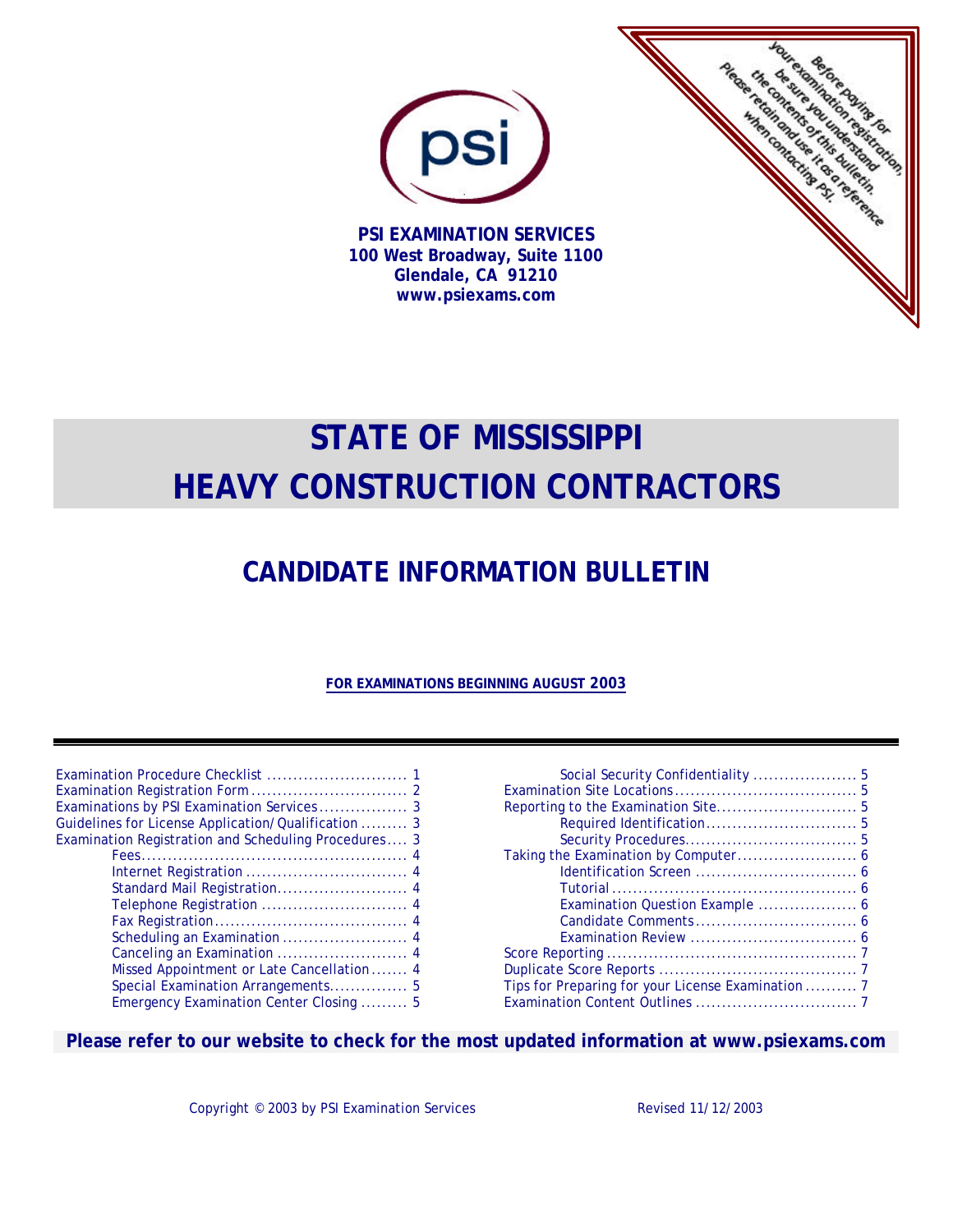### **MISSISSIPPI EXAMINATION PROCEDURE CHECKLIST**

### **Before registering for an examination, make sure that you have reviewed the following checklist.**

#### **Become eligible to take the examination(s):**

- **E** Request an application package from the Mississippi Contractor Licensing Board.
- □ Complete the appropriate application, corporate or individual, along with any other necessary forms, and return to the Board.
- ë The Board will mail you the PSI Candidate Information Bulletin containing the instructions for registering and scheduling an examination.

#### **Prepare for your examination(s):**

 $\Box$  Use the examination content outlines provided in this bulletin as the basis of your study.

#### **Register for your examination(s):**

- $\Box$  Complete the registration form on line, at www.psiexams.com, and send it to PSI via the Internet or;
- $\Box$  Completely fill out the PSI Registration Form (see page 2) and mail or fax to PSI or;
- Call (800) 733-9267 to register.
- **E** Send online\_\_\_\_\_\_\_\_\_\_\_\_\_\_\_\_(no wait for scheduling the examination date).
- **E** Mailed on \_\_\_\_\_\_\_\_\_\_\_\_\_\_\_\_\_\_(allow 2 weeks for processing before scheduling the examination date).
- ë Faxed on \_\_\_\_\_\_\_\_\_\_\_\_\_\_\_\_\_\_\_(allow 4 business days for processing before scheduling the examination date).
- **E** Phoned on \_\_\_\_\_\_\_\_\_\_\_\_\_\_\_\_(no wait for scheduling the examination date).

### **Schedule your examination(s):**

□ Once you have paid, you are responsible for calling PSI to schedule an appointment to take the examination at (800) 733-9267.

| n. | Scheduled for:           |
|----|--------------------------|
|    | <b>Examination Date:</b> |
|    | <b>Examination Time:</b> |
|    | Test Center Location:    |
|    |                          |

 $\Box$  To change scheduled date, call back by

### **Take your examination(s):**

- $\Box$  Must bring two forms of identification which bear your signature. One of these must also have your photograph.
	- Your name as shown on the application form must exactly match the name on the photo I.D. used when checking in at the examination site.
- $\Box$  Arrive 30 minutes prior to appointment.

#### **After your examination(s):**

- ë Upon passing the examination and meeting all the licensing requirements, the Board will review applications on a quarterly basis. Successful candidates will receive their Certificate of Responsibility or Residential Builder's License approximately one week after approval by the Board.
- □ Board meetings currently are held in January, April, July, and October.

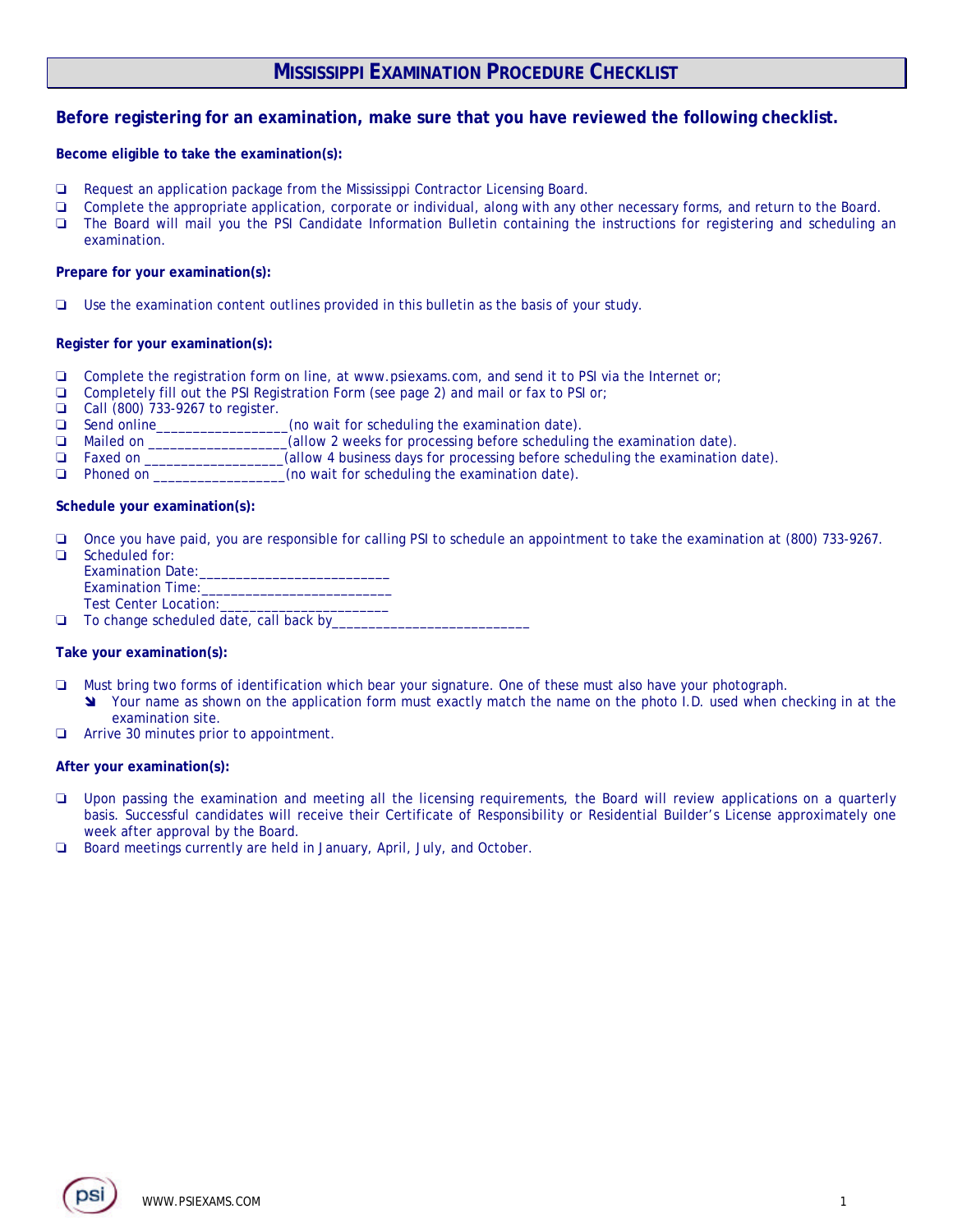| <b>MISSISSIPPI CONTRACTOR EXAMINATION</b> |  |
|-------------------------------------------|--|
| <b>REGISTRATION FORM</b>                  |  |

| Read the Candidate Information Bulletin before filling out this registration form. You must provide all information requested and submit the<br>appropriate fee. PLEASE TYPE OR PRINT LEGIBLY. Registration forms that are incomplete, illegible, or not accompanied by the proper fee will be |                                                                                                    |                                                                                                                                                                    |  |  |           |  |  | Before you begin.                                                                                                              |                |        |                                                                                            |                   |              |                           |                 |  |                                                                                                                                                                                                                                |      |                                                                                             |  |
|------------------------------------------------------------------------------------------------------------------------------------------------------------------------------------------------------------------------------------------------------------------------------------------------|----------------------------------------------------------------------------------------------------|--------------------------------------------------------------------------------------------------------------------------------------------------------------------|--|--|-----------|--|--|--------------------------------------------------------------------------------------------------------------------------------|----------------|--------|--------------------------------------------------------------------------------------------|-------------------|--------------|---------------------------|-----------------|--|--------------------------------------------------------------------------------------------------------------------------------------------------------------------------------------------------------------------------------|------|---------------------------------------------------------------------------------------------|--|
| returned unprocessed. Registration fees are not refundable or transferable.                                                                                                                                                                                                                    |                                                                                                    |                                                                                                                                                                    |  |  |           |  |  |                                                                                                                                |                |        |                                                                                            |                   |              |                           |                 |  |                                                                                                                                                                                                                                |      |                                                                                             |  |
| 1. Legal Name:                                                                                                                                                                                                                                                                                 |                                                                                                    |                                                                                                                                                                    |  |  |           |  |  |                                                                                                                                |                |        |                                                                                            |                   |              |                           |                 |  |                                                                                                                                                                                                                                |      |                                                                                             |  |
|                                                                                                                                                                                                                                                                                                |                                                                                                    | Last Name                                                                                                                                                          |  |  |           |  |  |                                                                                                                                |                |        |                                                                                            | <b>First Name</b> |              |                           |                 |  |                                                                                                                                                                                                                                | M.I. |                                                                                             |  |
| 2. Social Security:                                                                                                                                                                                                                                                                            |                                                                                                    |                                                                                                                                                                    |  |  |           |  |  | (FOR IDENTIFICATION PURPOSES ONLY)                                                                                             |                |        |                                                                                            |                   |              |                           |                 |  |                                                                                                                                                                                                                                |      |                                                                                             |  |
| 3. Mailing Address:                                                                                                                                                                                                                                                                            |                                                                                                    |                                                                                                                                                                    |  |  |           |  |  |                                                                                                                                |                |        |                                                                                            |                   |              |                           |                 |  |                                                                                                                                                                                                                                |      |                                                                                             |  |
|                                                                                                                                                                                                                                                                                                |                                                                                                    | Number, Street                                                                                                                                                     |  |  |           |  |  |                                                                                                                                |                |        |                                                                                            |                   |              |                           |                 |  |                                                                                                                                                                                                                                |      | Apt/Ste                                                                                     |  |
|                                                                                                                                                                                                                                                                                                |                                                                                                    |                                                                                                                                                                    |  |  |           |  |  |                                                                                                                                |                |        |                                                                                            |                   |              |                           |                 |  |                                                                                                                                                                                                                                |      |                                                                                             |  |
|                                                                                                                                                                                                                                                                                                | City                                                                                               |                                                                                                                                                                    |  |  |           |  |  |                                                                                                                                |                |        |                                                                                            |                   | <b>State</b> |                           | <b>Zip Code</b> |  |                                                                                                                                                                                                                                |      |                                                                                             |  |
| 4. Telephone:<br>Home                                                                                                                                                                                                                                                                          |                                                                                                    |                                                                                                                                                                    |  |  |           |  |  |                                                                                                                                |                | Office |                                                                                            |                   |              |                           |                 |  |                                                                                                                                                                                                                                |      |                                                                                             |  |
| 5. Email:                                                                                                                                                                                                                                                                                      |                                                                                                    |                                                                                                                                                                    |  |  |           |  |  |                                                                                                                                | $^{\circledR}$ |        |                                                                                            |                   |              |                           |                 |  |                                                                                                                                                                                                                                |      |                                                                                             |  |
| 6. Company Name:                                                                                                                                                                                                                                                                               |                                                                                                    |                                                                                                                                                                    |  |  |           |  |  |                                                                                                                                |                |        |                                                                                            |                   |              |                           |                 |  |                                                                                                                                                                                                                                |      |                                                                                             |  |
| 7. Examination: (Check One)                                                                                                                                                                                                                                                                    |                                                                                                    |                                                                                                                                                                    |  |  |           |  |  |                                                                                                                                |                |        |                                                                                            |                   |              |                           |                 |  |                                                                                                                                                                                                                                |      |                                                                                             |  |
| 7. Examination: (Check One)                                                                                                                                                                                                                                                                    |                                                                                                    |                                                                                                                                                                    |  |  |           |  |  |                                                                                                                                |                |        |                                                                                            |                   |              | Examination Review (\$75) |                 |  |                                                                                                                                                                                                                                |      |                                                                                             |  |
| One Examination Portion (\$75)                                                                                                                                                                                                                                                                 |                                                                                                    |                                                                                                                                                                    |  |  |           |  |  | Two Examination Portions (\$150)                                                                                               |                |        |                                                                                            |                   |              |                           |                 |  |                                                                                                                                                                                                                                |      | Three Examination Portions (\$225)                                                          |  |
|                                                                                                                                                                                                                                                                                                |                                                                                                    |                                                                                                                                                                    |  |  |           |  |  |                                                                                                                                |                |        |                                                                                            |                   |              |                           |                 |  |                                                                                                                                                                                                                                |      |                                                                                             |  |
| 8. Examination<br>Please check the appropriate boxes of the examination(s) you are registering for. ONLY select what you will be taking during this one<br>examination session.                                                                                                                |                                                                                                    |                                                                                                                                                                    |  |  |           |  |  |                                                                                                                                |                |        |                                                                                            |                   |              |                           |                 |  |                                                                                                                                                                                                                                |      |                                                                                             |  |
| Law and Business Management<br>□<br><b>Excavation and Grading</b><br>□<br><b>Heavy Construction</b><br>□<br>□<br>Highway                                                                                                                                                                       |                                                                                                    |                                                                                                                                                                    |  |  |           |  |  | □<br>□                                                                                                                         | □<br>□         |        | <b>Municipal</b><br><b>Transmission/Distribution Lines</b><br><b>Underground Utilities</b> |                   |              |                           |                 |  |                                                                                                                                                                                                                                |      |                                                                                             |  |
| 9.<br>Total Fees Included: \$<br>accepted.)                                                                                                                                                                                                                                                    |                                                                                                    | (Check one)                                                                                                                                                        |  |  | <b>MC</b> |  |  | <b>VISA</b>                                                                                                                    |                |        |                                                                                            |                   |              |                           |                 |  |                                                                                                                                                                                                                                |      | (Mastercard, VISA, Money Order or Cashier's Check only. Personal and company checks are not |  |
| Card No:                                                                                                                                                                                                                                                                                       |                                                                                                    |                                                                                                                                                                    |  |  |           |  |  |                                                                                                                                |                |        |                                                                                            |                   |              |                           |                 |  |                                                                                                                                                                                                                                |      |                                                                                             |  |
|                                                                                                                                                                                                                                                                                                |                                                                                                    |                                                                                                                                                                    |  |  |           |  |  |                                                                                                                                |                |        |                                                                                            |                   |              |                           |                 |  |                                                                                                                                                                                                                                |      |                                                                                             |  |
| 10. I am enclosing a Special Arrangement Request letter and required documentation.                                                                                                                                                                                                            |                                                                                                    |                                                                                                                                                                    |  |  |           |  |  |                                                                                                                                |                |        |                                                                                            |                   |              |                           |                 |  | Yes                                                                                                                                                                                                                            |      | <b>No</b>                                                                                   |  |
| 11. Affidavit: I certify that the information provided on this registration form (and/or telephonically to PSI) is correct. I understand that any<br>falsification of information may result in denial of licensure. I have read and understand the examination information bulletin.          |                                                                                                    |                                                                                                                                                                    |  |  |           |  |  |                                                                                                                                |                |        |                                                                                            |                   |              |                           |                 |  |                                                                                                                                                                                                                                |      |                                                                                             |  |
|                                                                                                                                                                                                                                                                                                |                                                                                                    |                                                                                                                                                                    |  |  |           |  |  |                                                                                                                                |                |        |                                                                                            |                   |              |                           |                 |  | Date: the contract of the contract of the contract of the contract of the contract of the contract of the contract of the contract of the contract of the contract of the contract of the contract of the contract of the cont |      |                                                                                             |  |
|                                                                                                                                                                                                                                                                                                | IF YOU ARE REGISTERING BY MAIL OR FAX, SIGN AND DATE THIS REGISTRATION FORM ON THE LINES PROVIDED. | Complete and forward this registration form with the applicable examination fee to:<br>Fax (818) 247-3853 * (800) 733-9267 * TTY (800) 735-2929 * www.psiexams.com |  |  |           |  |  | PSI Examination Services * ATTN: Examination Registration MS CO<br>100 West Broadway * Suite 1100 * Glendale * CA * 91210-1202 |                |        |                                                                                            |                   |              |                           |                 |  |                                                                                                                                                                                                                                |      |                                                                                             |  |



 $\left($ psi $\right)$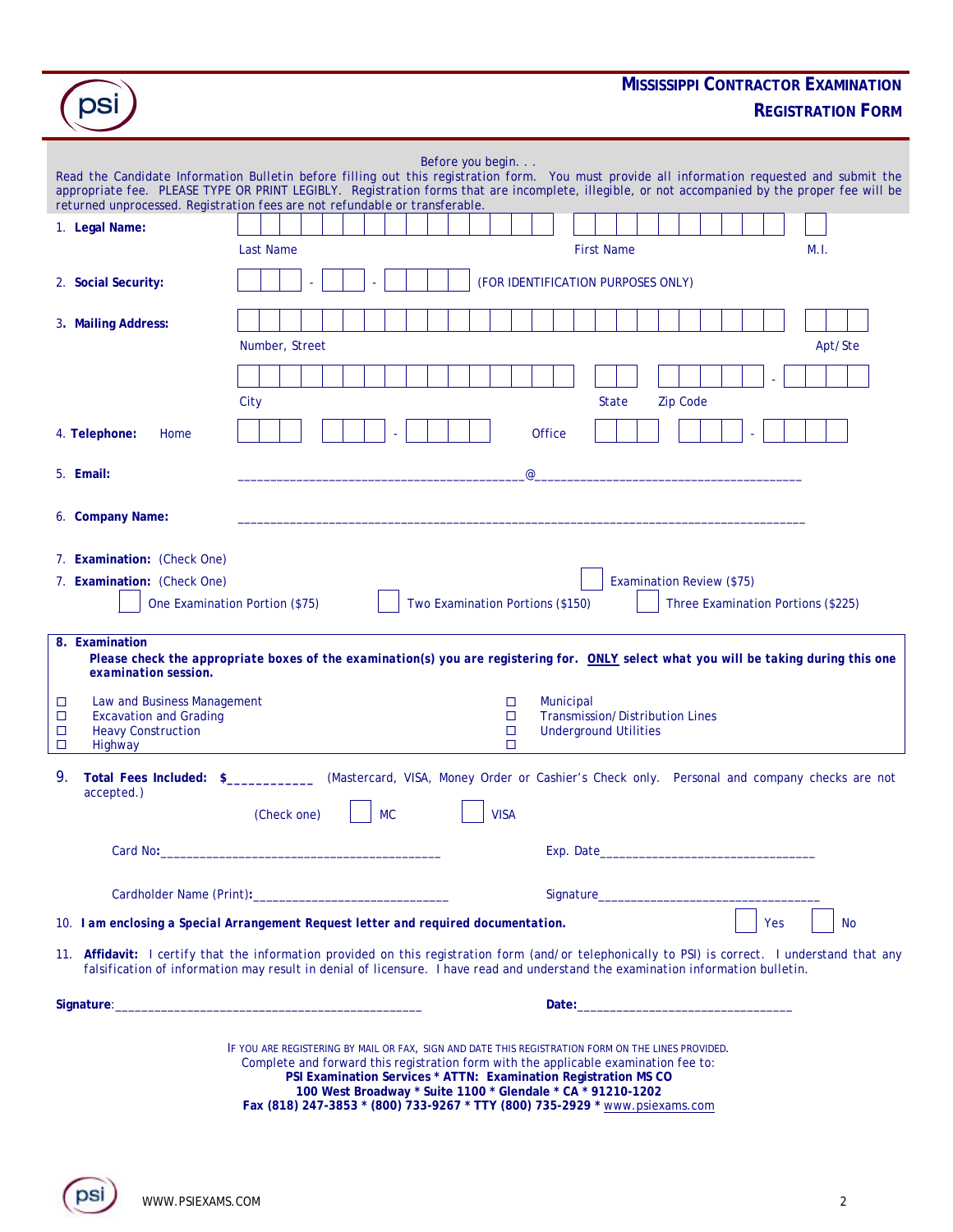Check this box if you do not want PSI to share your information with third parties. Please note that PSI will NOT release social security numbers to 3rd parties.

### **EXAMINATIONS BY PSI EXAMINATION SERVICES**

This Candidate Information Bulletin provides you with information about the examination and application process for becoming licensed as a Contractor in the State of Mississippi.

Mississippi State law requires Contractors to be licensed and regulated by the Mississippi Contractor Licensing Board. Eligibility for examination is determined by the Board.

The Licensing Board has contracted with PSI Examination Services (PSI) to conduct its examination program. PSI provides examinations through a network of computer examination centers in Mississippi. PSI works closely with the State to be certain that examinations meet local as well as national requirements in basic principles and examination development standards.

### **GUIDELINES FOR LICENSE APPLICATION/QUALIFICATION**

### **HOW TO OBTAIN A LICENSE**

1. Request a license application package from: **Mississippi Contractor Licensing Board Mailing Address: P.O. Box 320279 Jackson, Mississippi 39232-0279**

### **Physical Address: 215 Woodline Drive, Suite B Jackson, Mississippi 39232 (601) 354-6161 · Fax: (601) 354-6715 www.msboc.state.ms.us**

- 2. Complete the appropriate application and return it to the Board.
- 3. The Board will mail you the PSI Candidate Information Bulletin containing the instructions for registering and scheduling an examination.

Note: The Board meets quarterly to approve completed applications (Jan/April/July/Oct).

- 4. The Board will determine which examinations the candidate needs to take. Residential Builders must take the Residential Builder examination only.
	- □ Each company seeking a Certificate of Responsibility is required to designate a qualifying individual to take the examinations.
	- $\Box$  A certificate is granted with the stipulation that the qualifying individual remains with the firm.
	- $\Box$  If the qualifying individual leaves the firm, the company must notify the Board in writing within 30 days.
	- $\Box$  A new qualifying individual must be designated and must successfully complete the required examinations within 180 days after departure of the previous qualifying individual.

5. You may take the examination an unlimited number of times.

All questions and requests for information about examinations should be directed to PSI.

> **PSI Examination Services 100 West Broadway, Suite 1100 Glendale, CA 91210 (800) 733-9267 · Fax (818) 247-3853 www.psiexams.com**

### **EXAMINATION REGISTRATION AND SCHEDULING PROCEDURES**

PSI has established a two-step process for registration and scheduling your tests:

- 1. You must register and provide PSI with your demographic information (name, address, etc.), tell PSI which test or tests you are authorized to take and make payment to PSI for all tests selected.
- 2. Once payment has been confirmed, you may schedule your testing appointment using one of the scheduling methods described later below.

However, before you begin there are several important points to remember as you register for your tests:

- **1. The State is the only entity authorized to tell you which tests you should take.** While PSI can provide you information about each test, only the State has the binding authority to tell you which tests you are qualified to take. Any questions regarding which tests to take should be directed to the Board.
- **2. You will be responsible for registering for the appropriate tests.** The State will inform you of the tests you are qualified to take. Please make sure you register for only the tests for which you have been approved. PSI will not be held responsible for any tests that candidates have mistakenly registered for or taken.
- **3. No refunds will be given once registration information and payment to PSI has been made.** Notwithstanding the "no refund" policy, PSI does have a very flexible rescheduling policy. If you are unable to make your upcoming testing appointment, PSI will allow you to cancel that appointment up to 2 days prior to the event, and then will hold your unused exam funds for you to use up to one (1) year after your initial registration date. But, since no refunds will be provided make sure you are committed to testing before submitting payment.
- **4. No transfer of registration fees is allowed.** Once you have designated a person to take the test for your firm, there will be no transferring of registration or scheduled test dates, or fees to another person. Make sure that you designate the correct person to take the test when you register so that you will not forfeit any fees.

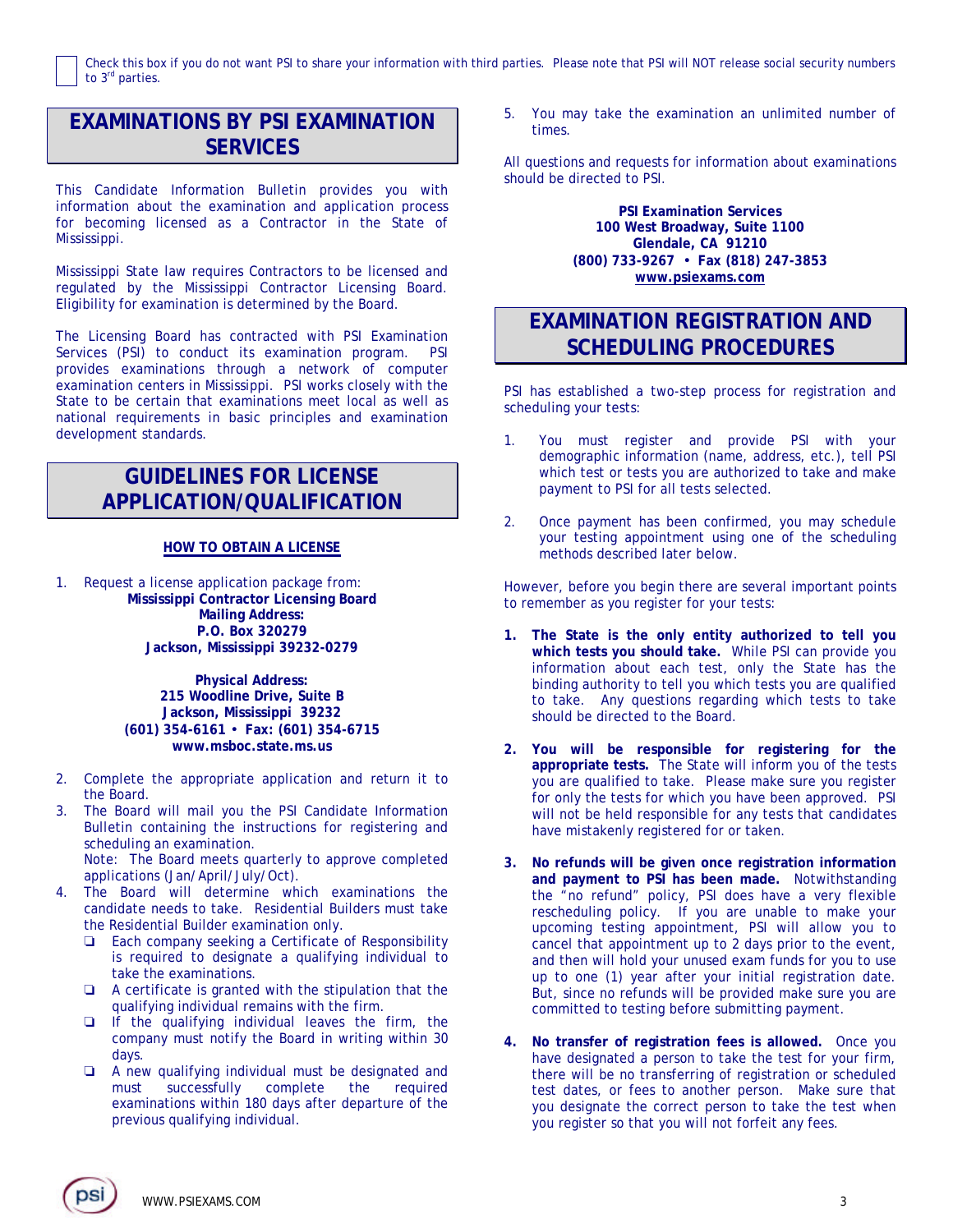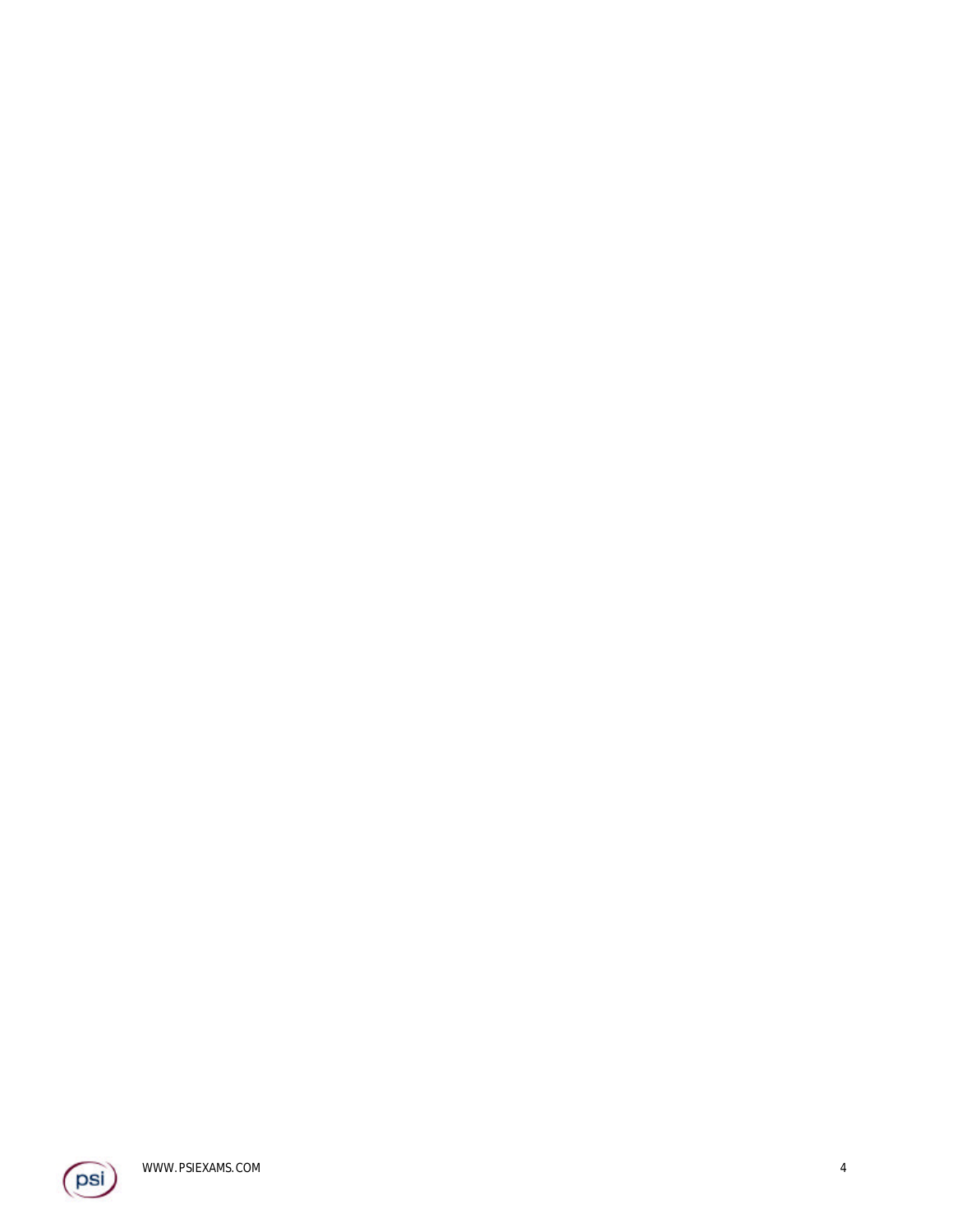### **FEES AND ELIGIBILITY**

The following fee table lists the applicable fee for each portion. The fee is for each portion, whether you are taking the examination for the first time or repeating.

**Each Examination Portion \$75**

**NOTE: REGISTRATION FEES ARE NOT REFUNDABLE OR TRANSFERABLE**

### **INTERNET REGISTRATION**

The Examination Registration Form is available at PSI's website, www.psiexams.com. You may register and schedule for an examination via the Internet 24 hours a day.

- 1. Complete the registration form on line and send it to PSI via the Internet.
- 2. Upon completion of the online registration form, you will be given the available dates for scheduling your examination.

#### **STANDARD MAIL REGISTRATION**

Complete the PSI registration Form (found on page 2), and appropriate examination fee(s) to PSI. Payment of fees can be made by money order or cashier's check. Money orders or cashier's checks should be made payable to PSI. Print your social security number on your cashier's check or money order to ensure that your fees are properly assigned. **CASH, COMPANY CHECKS, PERSONAL CHECKS, MASTERCARD, AND VISA ARE NOT ACCEPTED.**

#### **PSI Examination Services 100 West Broadway, Suite 1100 Glendale, CA 91210 (800) 733-9267 · Fax (818) 247-3853 www.psiexams.com**

BE SURE TO READ ALL DIRECTIONS CAREFULLY BEFORE COMPLETING THE EXAMINATION REGISTRATION FORMS. IMPROPERLY COMPLETED FORMS WILL BE RETURNED TO YOU UNPROCESSED.

- 2. If your application or fees are not correct, we will return them to you immediately with instructions on correct application procedures.
- 3. Please allow 2 weeks to process your registration. After 2 weeks, you may call PSI to schedule the examination(s) after 8:00 a.m., CT, (800) 733-9267.

#### **TELEPHONE REGISTRATION**

For telephone registration, you will need a valid VISA or MasterCard.

1. Complete the Examination Registration Form, including your credit card number and expiration date, so that you will be prepared with all of the information needed to register by telephone.

2. Call (800) 733-9267, 24 hours a day and register using the Automated Registration System. Otherwise, PSI registrars are available Monday through Friday, between 8:00 a.m. and 7:00 p.m., CT, to receive the information listed on your Examination Registration Form and schedule your appointment for the examination.

#### **FAX REGISTRATION**

For Fax registration, you will need a valid VISA or MasterCard.

Complete the Examination Registration Form, including your credit card number and expiration date.

- 1. Fax the completed form to PSI (818) 247-3853. Fax registrations are accepted 24 hours a day.
- 2. Please allow 4 business days to process your Registration. After 4 business days, you may call PSI to schedule the examination(s), (800) 733-9267.

#### **SCHEDULING AN APPOINTMENT TO TAKE THE EXAMINATION**

You are responsible for calling PSI to schedule an appointment to take the examination. PSI will make every effort to schedule the examination site and time that is most convenient for you. To schedule your examination using a touch-tone phone, call PSI 24 hours a day at (800) 733-9267. To schedule with a PSI registrar, call Monday through Friday, between 8:00 a.m. and 7:00 p.m., CT. If space is available in the examination site of your choice, you may schedule an examination 1 day prior to the examination date of your choice, up to 6:00pm CT. Please be prepared to offer alternate examination appointment choices.

### **CANCELING AN EXAMINATION APPOINTMENT**

You may cancel and reschedule an examination appointment without forfeiting your fee if your *cancellation notice is received 2 days before the scheduled examination date*. For example, for a Monday appointment, the cancellation notice would need to be received on the previous Saturday. **If you do not meet the cancellation deadline, you will forfeit your fee. Fees are not refundable or transferable.** You may call PSI at (800) 733-9267. Please note that you may also use the automated system, using a touch-tone phone, 24 hours a day in order to cancel and reschedule your appointment.

**Note: A voice mail message is not an acceptable form of cancellation. Please use the Internet, automated telephone system, or call PSI and speak to a Customer Service Representative.**

As indicated earlier, **testing fees are not refundable for cancelled appointments**. However, PSI will maintain your exam fees on file for a period of one (1) year from the date of your initial registration and you may reschedule your test when it is once again convenient.

#### **MISSED APPOINTMENT OR LATE CANCELLATION**

If for any reason you fail to appear for your testing appointment, your registration and fee payment will be

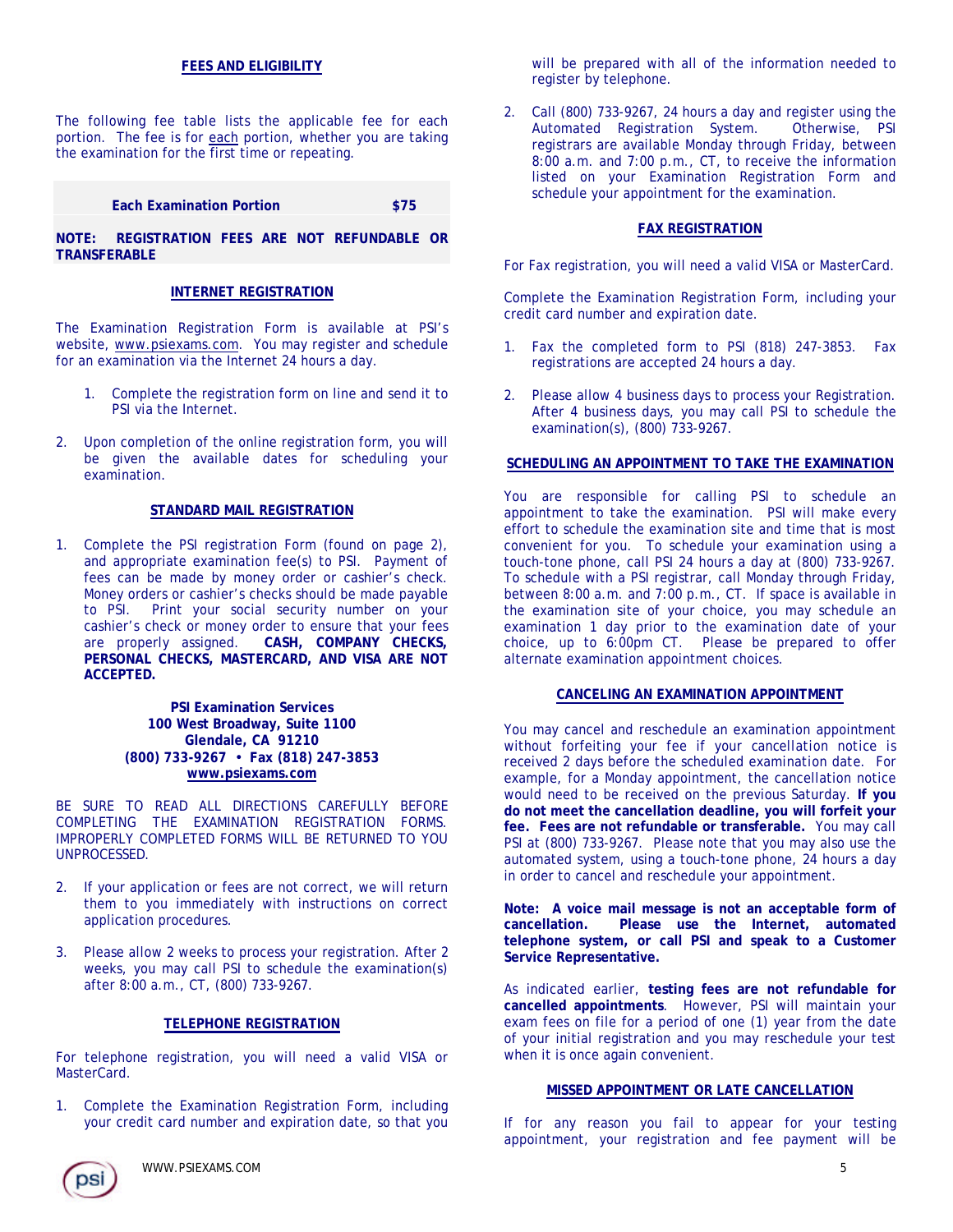forfeited and you will be required to re-register before being able to schedule another testing appointment. PSI considers your appointment missed or cancellation late if you;

- ß Do not cancel your appointment 2 days before the schedule examination date;
- Do not appear for your examination appointment;
- ß Arrive after examination start time;
- ß Do not present proper identification when you arrive for the examination.

### **SPECIAL EXAMINATION ARRANGEMENTS**

All examination centers are equipped to provide access in accordance with the Americans with Disabilities Act (ADA) of 1990, and every reasonable accommodation will be made in meeting a candidate's needs. Applicants with disabilities or those who would otherwise have difficulty taking the examination should contact PSI to make alternative arrangements. Requests for any special accommodations should be made in writing, describing the specific accommodations that will be needed, and requests must include supporting documentation from a licensed professional**. All requests for special testing arrangements must be made when the candidate registers for the examination.**

### **EXAMINATION SITE CLOSING FOR AN EMERGENCY**

In the event that severe weather or another emergency forces the closure of an examination site on a scheduled examination date, your examination will be rescheduled. PSI personnel will attempt to contact you in this situation. However, you may check the status of your examination schedule by calling (800) 733-9267. Every effort will be made to reschedule your examination at a convenient time as soon as possible.

#### **SOCIAL SECURITY NUMBER CONFIDENTIALITY**

PSI will use your social security number only as an identification number in maintaining your records and reporting your examination scores to the state. A Federal law requires state agencies to collect and record the social security numbers of all licensees of the professions licensed by the state.

### **EXAMINATION SITE LOCATIONS**

The PSI Occupational Licensing examinations are administered at the examination center listed below:

#### **Jackson** 1050 Northpark Dr, Suite C Ridgeland, MS 39157

*From 55 going North, take the Countyline Road exit and turn right. Turn left on Pear Orchard. Turn right on Northpark Dr. Continue on Northpark Dr for about 1 mile. The site is a L-shaped brick building on the left.*

Examinations are also available to Mississippi candidates in other PSI testing centers located across the U.S. Regionally located sites are found in:

- Louisiana (Baton Rouge, New Orleans, Shreveport)
- Alabama (Huntsville, Birmingham, Montgomery, Mobile)

If you wish to take a test in a PSI center outside of the regional sites listed above, you may do so, but must first submit a written request to PSI so that preparation can be made to accommodate you at the facility. Please contact PSI for other sites that may be located near you.

It is important to recognize that each testing facility has its own weekly testing schedule that varies by time of year and geographic location. In general testing is available at least 1 to 2 times per week at each location and typically more often in most locations. Since test session availability changes rapidly, PSI will only provide available test date and location information to those that have already registered and made exam payment. If you are registered for your test, you will be given the available test dates and you will be able to select where and when you would like to take your test.

### **REPORTING TO THE EXAMINATION SITE**

On the day of the examination, you should arrive at least 30 minutes before your appointment. This extra time is for signin, identification, and familiarizing you with the examination process. *If you arrive late, you may not be admitted to the examination site and you will forfeit your examination registration fee.*

### **REQUIRED IDENTIFICATION AT EXAMINATION SITE**

*You must provide 2 forms of identification.* One must be a VALID form of government issued identification (driver's license, state ID, passport, military ID), which bears your signature and has your photograph or a complete physical description. The second ID must have your signature and preprinted legal name.

If you cannot provide the required identification, you must call (800) 733-9267 at least 3 weeks prior to your scheduled appointment to arrange a way to meet this security requirement. *Failure to provide all of the required identification at the time of the examination without notifying PSI is considered a missed appointment, and you will not be able to take the examination.*

After you sign-in and present the required identification, the proctor will issue you the following examination materials.

- **Scratch paper**
- Test question review sheet
- Figure booklet(s)
- Set of plans

#### **SECURITY PROCEDURES**

The following security procedures will apply during the examination:

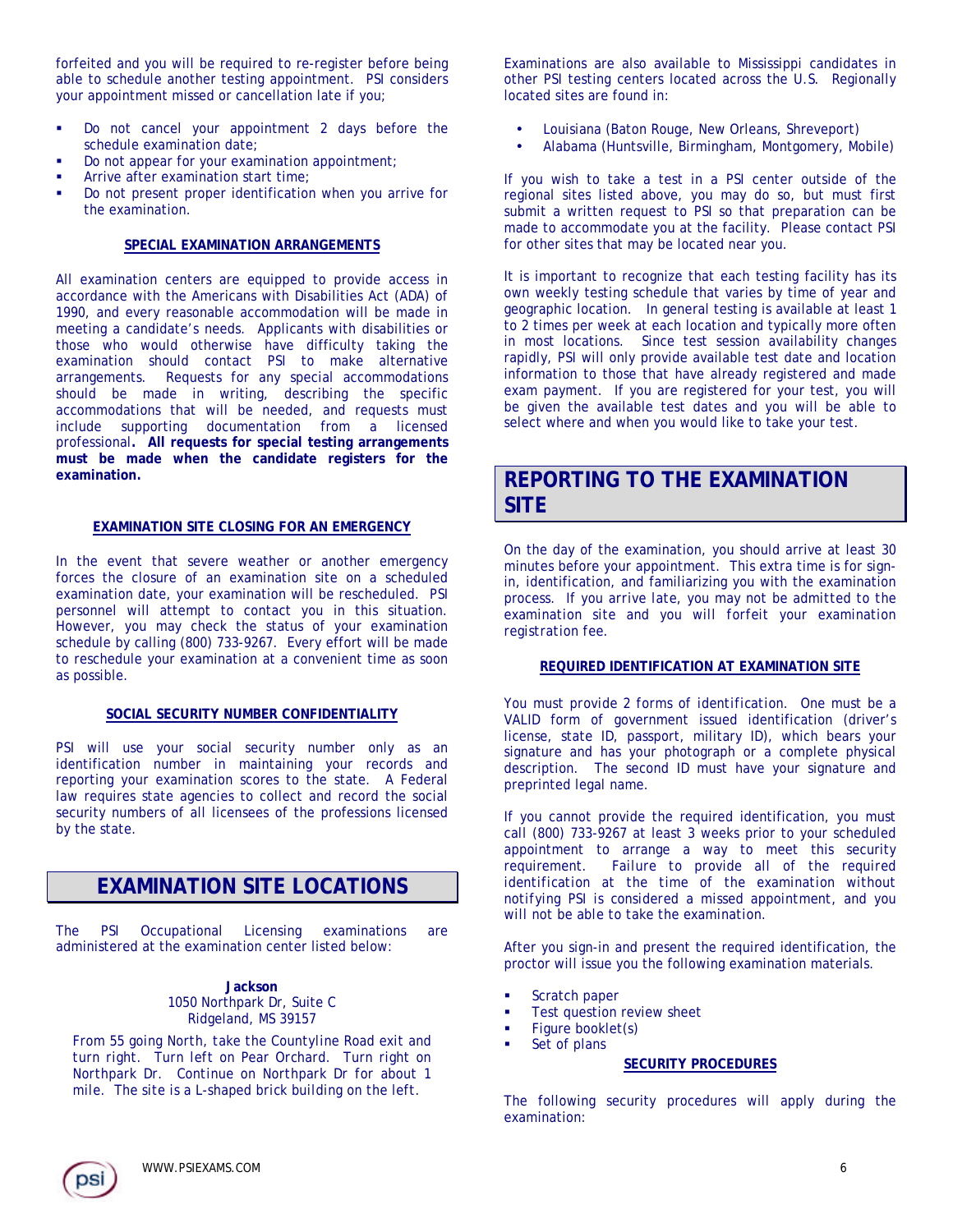- ß Cell phones, pagers, and children are not allowed in the examination site.
- Only non-programmable calculators that are silent, battery-operated, do not have paper tape printing capabilities, and do not have a keyboard containing the alphabet will be allowed in the examination site.
- No smoking, eating, or drinking will be allowed in the examination site.
- Copying or communicating examination content is a violation of security regulations and Mississippi State Law. Either one may result in the disqualification of examination results and may lead to legal action.

### **TAKING THE EXAMINATION BY COMPUTER**

Taking the PSI examination by computer is simple. You do not need any computer experience or typing skills. You will use fewer keys than you use on a touch-tone telephone. All response keys are colored and have prominent characters. An illustration of the special keyboard is shown here.



### **IDENTIFICATION SCREEN**

You will be directed to a semiprivate testing station to take the examination. When you are seated at the testing station, you will be prompted to confirm your name, identification number, and the examination for which you are registered.

### **TUTORIAL**

Before you start your examination, an introductory tutorial to the computer and keyboard is provided on the computer screen. The time you spend on this tutorial, up to 15 minutes, DOES NOT count as part of your examination time. Sample questions are included as part of the tutorial so that you may practice using the keys, answering questions, and reviewing your answers.

One question appears on the screen at a time. During the examination, minutes remaining will be displayed at the top of the screen and updated as you record your answers.

#### **EXAMINATION QUESTION EXAMPLE**

During the examination, you should press 1, 2, 3, or 4 to select your answer or press "MARK" to mark it for later review. You should then press "ENTER" to record your answer and move on to the next question. A sample question display follows:

### **SAMPLE QUESTION DISPLAY**

| Time Left(Min): 359<br>3.<br>What do the stars on the United States of America's flag represent?<br>(Choose from the following options)<br>1. Presidents<br>п<br>2. Colonies<br>3. States<br>П<br>4. Wars |                   |             |               |           | m Mark Comments M Goto ? Help X End |  |  |
|-----------------------------------------------------------------------------------------------------------------------------------------------------------------------------------------------------------|-------------------|-------------|---------------|-----------|-------------------------------------|--|--|
|                                                                                                                                                                                                           | Question: 3 of 40 | Answered: 2 | Unanswered: 1 | Marked: O | View: All                           |  |  |
|                                                                                                                                                                                                           |                   |             |               |           |                                     |  |  |
|                                                                                                                                                                                                           |                   |             |               |           |                                     |  |  |
|                                                                                                                                                                                                           |                   |             |               |           |                                     |  |  |
|                                                                                                                                                                                                           |                   |             |               |           |                                     |  |  |
|                                                                                                                                                                                                           |                   |             |               |           |                                     |  |  |
|                                                                                                                                                                                                           |                   |             |               |           |                                     |  |  |
|                                                                                                                                                                                                           |                   |             | << Back       | Next >>   |                                     |  |  |

IMPORTANT: After you have entered your responses, you will later be able to return to any question(s) and change your response, provided the examination time has not run out.

#### **CANDIDATE COMMENTS**

During the test development process, PSI makes every effort to create accurate and fair test questions. However, on occasion a candidate may feel that a particular test question is misleading or is missing information that is needed in order to provide a correct answer. If during the test you believe that a test question needs clarification, we highly recommend that you submit your comments and concerns to PSI while at the test center. You may submit your comments by either (1) typing them by using the desktop computer's "Comment" button on the keyboard or (2) by writing (printing) the comments on a Test Question Review Sheet available from the test center proctor. When submitting comments, please provide as much detail as possible describing what you feel is problematic about the test question.

PSI regularly collects all comments from its test centers and reviews every comment within 20 business days from the date the comment was submitted. If your comments result in the editing or removal of one of your test questions, PSI will rescore your test results to determine if your grade status has changed from fail to pass. If your test result changes from fail to pass, you will be notified of the change. Otherwise, if you do not hear from PSI within 20 business days following your test, please understand that your comments have been reviewed but that they have not impacted your overall passing status. If you feel that you wish to further challenge the test content, we recommend that you register for an examination review.

#### **EXAMINATION REVIEW**

Failing candidates will have the option of reviewing their examination in a secure environment and challenging any

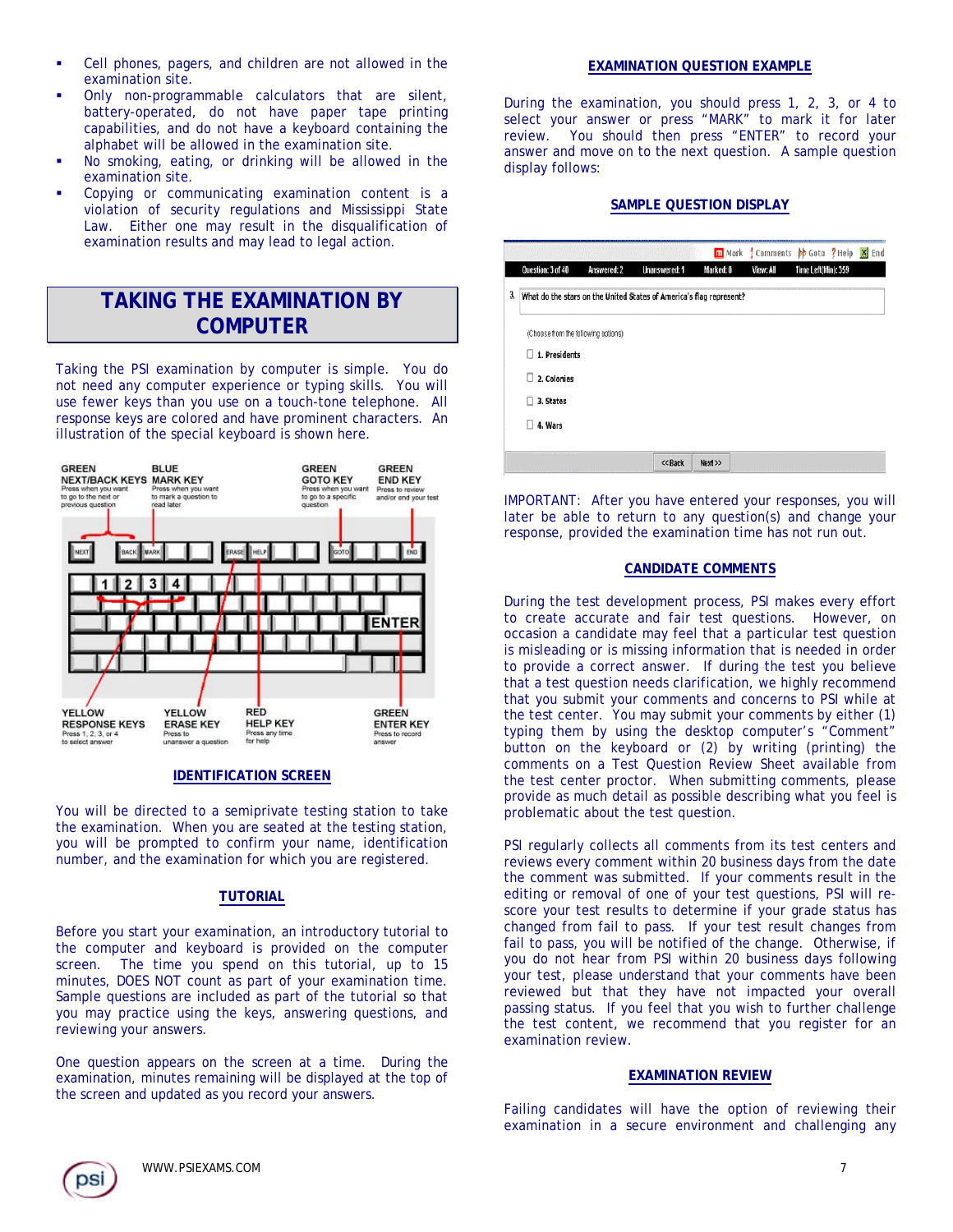questions or answers that they feel should be eliminated, changed, or given credit.

The fee for reviewing your examination is the same as your initial examination fee. In order to schedule a review, you must register using the same process used to register for your test.

During the review candidates will be presented with the questions the candidate incorrectly answered during the examination on a desktop computer. Additionally, the candidate will be given the correct answer to the question. The purpose of the review is to allow the candidate to selfresearch the question to determine why the answer they selected was incorrect. If the candidate feels that there is an error in the question, the candidate may comment about the question during the review by pressing the "Comment" button on the keyboard. The candidate can then enter any relevant information about the test question.

All comments together with a copy of the challenged test questions, will be submitted directly to PSI's test development staff for review. PSI will contact you within 20 business days if your status changed from fail to pass, and a new score report will be issued. Most test questions are determined to be correct as presented on the examination, so we recommend you NOT wait for a response before preparing for and scheduling to retake the examination.

You may not be permitted to take any notes out of the review sessions. Please call (800) 733-9267 with any questions. The examination review fee is \$75 for one or both portions.

### **SCORE REPORTING**

In order to pass the examinations, you must achieve a minimum score of 70%.

Your score will be given to you immediately following completion of the examination. The following summary describes the score reporting process:

- **IDON SCREEN** your score will appear immediately on the computer screen. This will happen automatically at the end of the time allowed for the examination; if you are using review features, you will be able to obtain your score immediately when you indicate that you have finished and would like to see your results.
	- If you **pass**, you will immediately receive a successful notification and performance summary on the screen.
	- If you **do not pass**, you will immediately receive an unsuccessful notification on the screen along with a diagnostic report indicating your strengths and weaknesses by examination type. Registration forms for submittal to PSI to retake the examination will be available at the examination site.
- ß **On paper** an official score report will be printed at the examination site.

### **DUPLICATE SCORE REPORTS**

You can write to PSI to request a duplicate of your score report for up to 1 year after your examination. The fee for a duplicate score report is \$15. *Money Order or cashier's check ONLY.*

### **TIPS FOR PREPARING FOR YOUR LICENSE EXAMINATION**

The following suggestions will help you prepare for your examination.

- ß Planned preparation increases your likelihood of passing.
- Start with a current copy of this Candidate Information Bulletin and use the examination content outline as the basis of your study.
- Read study materials that cover all the topics in the content outline.
- Take notes on what you study. Putting information in writing helps you commit it to memory and it is also an excellent business practice. Underline or highlight key ideas that will help with a later review.
- Discuss new terms or concepts as frequently as you can with colleagues. This will test your understanding and reinforce ideas.
- ß Your studies will be most effective if you study frequently, for periods of about 45 to 60 minutes. Concentration tends to wander when you study for longer periods of time.

### **EXAMINATION REFERENCE MATERIAL AND CONTENT OUTLINES**

### **LAW AND BUSINESS MANAGEMENT EXAMINATION**

| # of<br><b>Questions</b> | % Required to<br>Pass | <b>Time Allowed</b> |
|--------------------------|-----------------------|---------------------|
|                          |                       | 2 hours             |

### **CONTENT OUTLINE**

| <b>Subject Area</b>             | $#$ of<br><b>Items</b> |
|---------------------------------|------------------------|
| Licensing                       | 5                      |
| <b>Estimating and Bidding</b>   |                        |
| <b>Lien Law</b>                 |                        |
| <b>Financial Management</b>     | 5                      |
| <b>Tax Laws</b>                 | 5                      |
| <b>Labor Laws</b>               | 5                      |
| <b>Project Management</b>       | 5                      |
| Contracts                       | 6                      |
| <b>Business Organization</b>    | $\overline{2}$         |
| <b>Risk Management</b>          |                        |
| <b>Environmental and Safety</b> | 5                      |

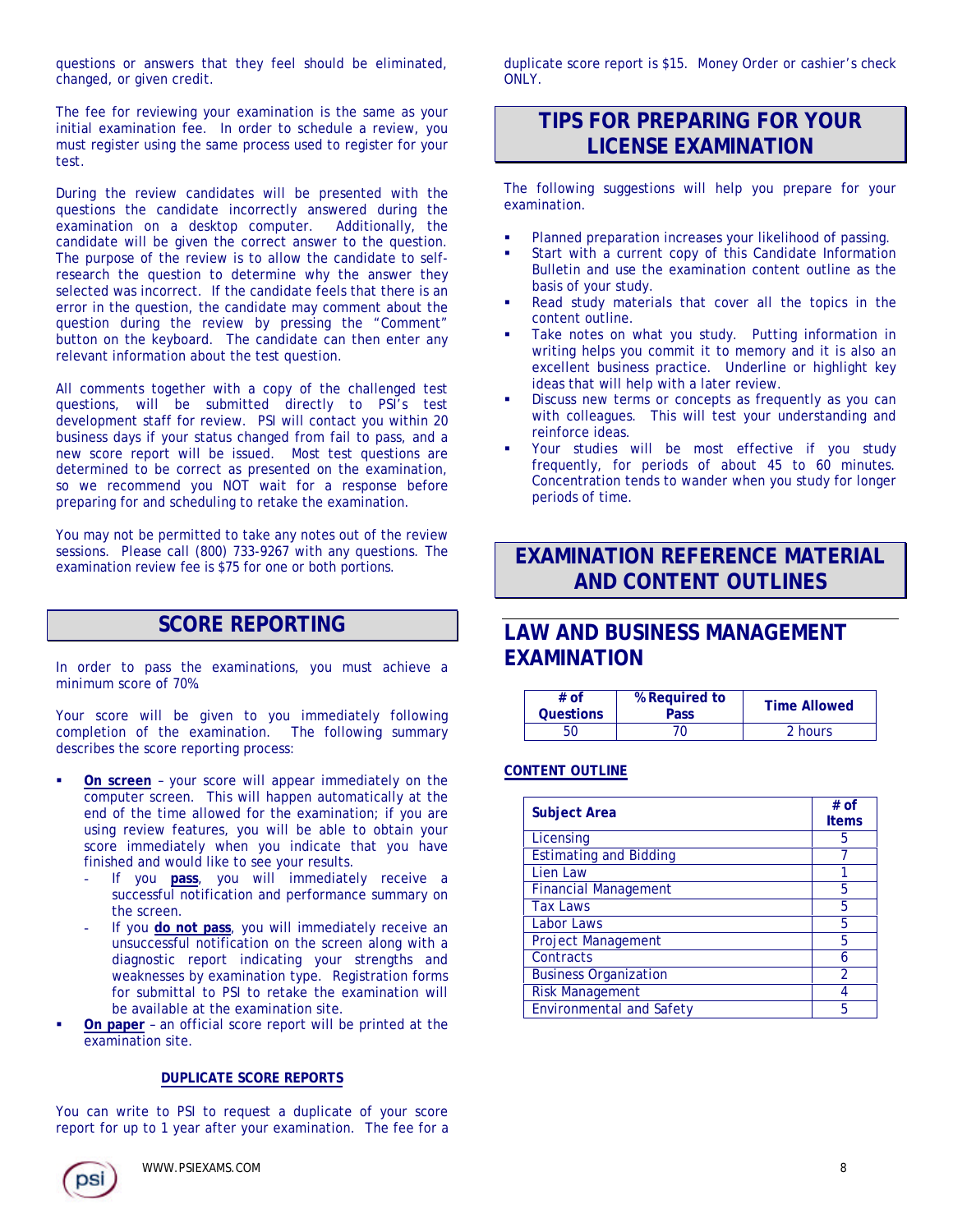### **REFERENCE LIST**

The reference materials listed below were used to prepare the questions for this examination. The examination may also contain questions based on trade knowledge, or general industry practices. **Except for Code books**, you can use later editions of references as they become available. For Code questions, the examination will be based **only** on the edition of the Code book that is listed.

Candidates may use a silent, nonprinting, non-programmable calculator in the examination center.

This examination is OPEN BOOK.

#### *The following reference material is allowed in the examination center:*

ß Business and Project Management for Contractors - Mississippi State Board of Contractors Edition, First Edition, 2003 published by NASCLA. ISBN #1-889834-51-3

Candidates are responsible for bringing their own references to the examination center. Reference materials may be highlighted, underlined, and/or indexed prior to the examination session. However, references may not be written. Any candidate caught writing in the references during the examination will have the references confiscated and will be reported to the department. Furthermore, candidates are not permitted to bring in any additional papers (loose or attached) with their approved references. Any additional materials will be removed from the references and confiscated.

### **NOTE: ALL CONTRACTORS MUST PASS A BUSINESS AND LAW EXAMINATION AND A TRADE EXAMINATION**

### **CONTRACTOR EXAMINATIONS**

The reference materials listed in the content outlines may be found at one of the following locations:

Professional Booksellers www.pro-book.com 615-383-0044 or 800-572-8878

Bookmark, Inc. www.bookmarki.com 800-642-1288

Builders Book Depot www.buildersbookdepot.com 800-284-3434

Construction Training Bookstore www.constructiontrainingbookstore.com 203-753-7910 or 800-342-6315

Contractors Library Toll Free: 1-800-571-4777 www.contractorslibrary.com

### **EXCAVATION AND GRADING**

### **SCOPE OF WORK**

Clearing, grading and excavating.

| # of<br><b>Ouestions</b> | % Required to<br>Pass | <b>Time Allowed</b> |
|--------------------------|-----------------------|---------------------|
|                          |                       | 2 hours             |

### **CONTENT OUTLINE**

| <b>Subject Area</b>                  | $#$ of<br><b>Items</b> |
|--------------------------------------|------------------------|
| General Regulations and One Call     | 15                     |
| <b>Excavating and Grading</b>        | 20                     |
| Safety - Code of Federal Regulations |                        |

### **REFERENCE LIST**

The reference materials listed below were used to prepare the questions for this examination. The examination may also contain questions based on trade knowledge, or general industry practices. **Except for Code books**, you can use later editions of references as they become available. For Code questions, the examination will be based **only** on the edition of the Code book that is listed.

Candidates may use a silent, nonprinting, non-programmable calculator in the examination center.

This examination is OPEN BOOK.

#### *The following reference materials are allowed in the examination center:*

- ß Pipe and Excavation Contracting, 1987, Dave Roberts, 0-934041-22-9, Craftsman Book Company, P.O. Box 6500, Carlsbad, CA 92018, www.craftsmanbook.com/cbcstore/
- ß Code of Federal Regulations 29 CFR Part 1926 Revised as of 2002 or later (OSHA), Superintendent of Documents, PO Box 371954, Pittsburgh, PA 15250- 7954, 888-293-6498, http://bookstore.gpo.gov./ **OR** Code of Federal Regulations - 29 CFR Part 1926 Selections as of 2003 by PSI, (800) 733-9267, (See order form at the end of the PSI Candidate Information Bulletin.)
- State of Mississippi Regulation of Excavation, Chapter 13 Regulation of Excavations near Underground Utility Facilities
- ß Mississippi Standard Specifications for Road and Bridge Construction, 1990, Mississippi State Highway Department, Mississippi State Highway Department, Jackson, Mississippi
- ß Mississippi Supplemental Specifiications to the 1990 Standard Specifications for Road and Bridge

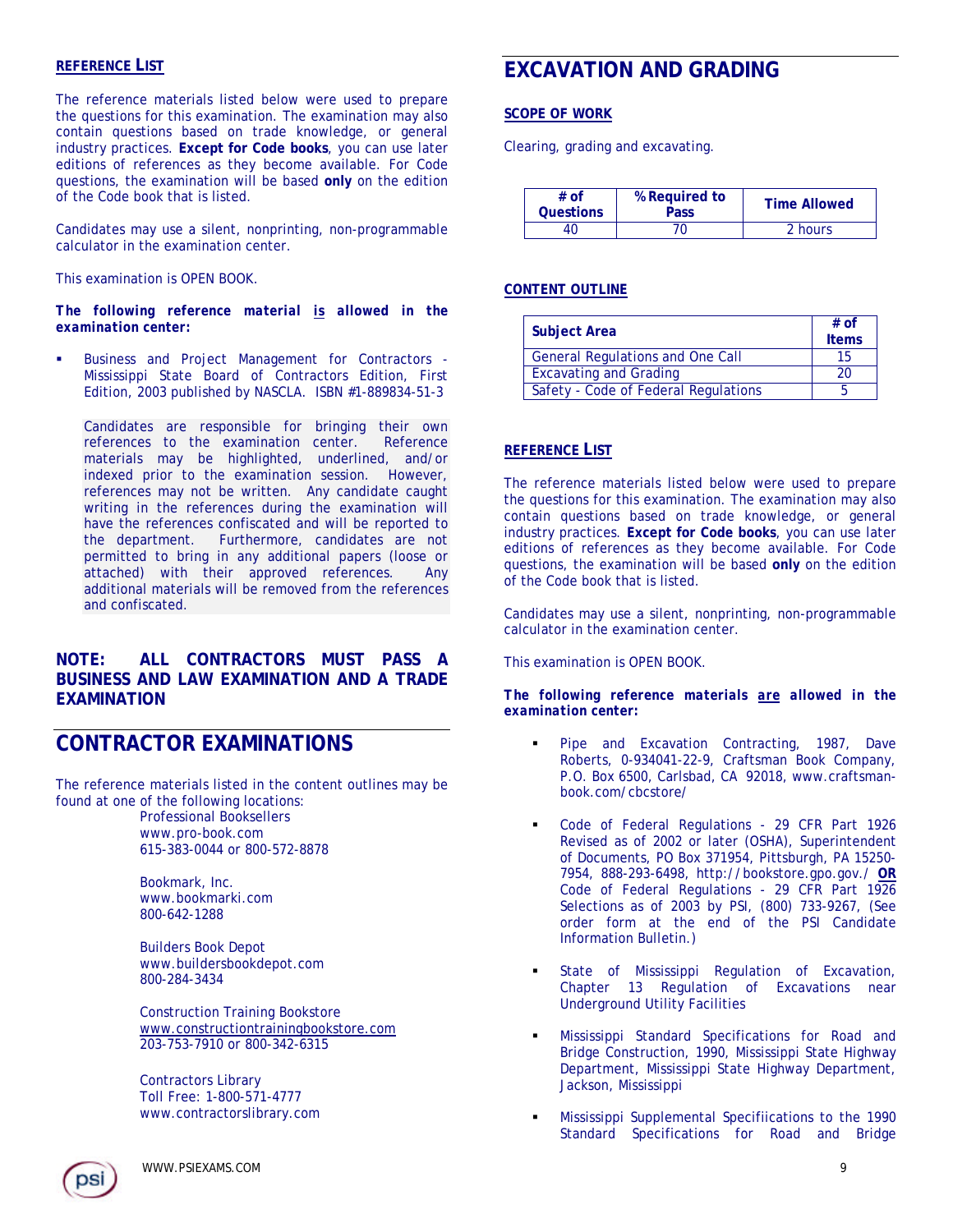Construction, Traffic Signals and Lighting, 1991, Mississippi State Highway Department, Mississippi State Highway Department, Jackson, Mississippi

Candidates are responsible for bringing their own references to the examination center. Reference materials may be highlighted, underlined, annotated, and/or indexed prior to the examination session. However, references may not be written in during the examination session. Any candidate caught writing in the references during the examination will have the references confiscated and will be reported to the department. Furthermore, candidates are not permitted to bring in any additional papers (loose or attached) with their approved references. Any additional materials will be removed from the references and confiscated.

### **HEAVY CONSTRUCTION**

### **SCOPE OF WORK**

Sewer, water and gas pipelines, grading and excavation, paving and plant construction.

| # of<br><b>Questions</b> | % Required to<br>Pass | <b>Time Allowed</b> |
|--------------------------|-----------------------|---------------------|
|                          |                       | 4 hours             |

### **CONTENT OUTLINE**

| <b>Subject Area</b>                | $#$ of<br><b>Items</b> |
|------------------------------------|------------------------|
| <b>Water and Sewer</b>             | 16                     |
| Gas                                | 8                      |
| Paving                             | 12                     |
| Excavation, Compaction and Grading | 12                     |
| Safety                             |                        |
| <b>Steel</b>                       | 12                     |
| <b>Piles</b>                       | Δ                      |
| Concrete                           | 17                     |
| <b>Traffic Control</b>             | 3                      |
| Welding                            | 6                      |
| <b>MS One-Call</b>                 | 3                      |

### **REFERENCE LIST**

The reference materials listed below were used to prepare the questions for this examination. The examination may also contain questions based on trade knowledge, or general industry practices. **Except for Code books**, you can use later editions of references as they become available. For Code questions, the examination will be based **only** on the edition of the Code book that is listed.

Candidates may use a silent, nonprinting, non-programmable calculator in the examination center.

This examination is OPEN BOOK.

#### *The following reference materials are allowed in the examination center:*

- ß Placing Reinforcing Bars Seventh Edition, Concrete Reinforcing Steel Institute, 933 North Plum Grove Rd Schaumburg, IL 60173, 8475171200, http://www.crsi.org/
- ß Code of Federal Regulations 29 CFR Part 1926 Revised as of 2002 or later (OSHA), Superintendent of Documents, PO Box 371954, Pittsburgh, PA 15250- 7954, 888-293-6498, http://bookstore.gpo.gov./ **OR** Code of Federal Regulations - 29 CFR Part 1926 Selections as of 2003 by PSI, (800) 733-9267, (See order form at the end of the PSI Candidate Information Bulletin.)
- ß Installation Guide for Ductile Iron Pipe, 2000, 0- 9642194-0-9, Ductile Iron Pipe Research Association, 245 Riverchase Parkway, Suite 0, Birmingham, Ala 35244-1856, http://www.dipra.org
- Pipe and Excavation Contracting, 1987, Dave Roberts, 0-934041-22-9, Craftsman Book Company, P.O. Box 6500, Carlsbad, CA 92018, www.craftsmanbook.com/cbcstore/
- ß Pipe Welding Procedures, 1973, Hoobasar Rampaul, 0-8311-1100-3, Industrial Press, 200 Madison Avenue, NEW York, NY 10016, www.industrialpress.com
- **Hot Mix Asphalt Paving Handbook (MAPH-2), AASHTO,** 444 North Capitol Street NW, Ste 238, Washington DC 20001 ISBN: 9992147407
- ß Pipefitter's Handbook, 3rd Edition, 1967, Forest R Lindsey, Industrial Press, Inc., 200 Madison Ave., New York, NY 10016
- **State of Mississippi Regulation of Excavation,** Chapter 13 Regulation of Excavations near Underground Utility Facilities
- ß Handling and Erection of Steel Joists and Joist Girders, Technical Digest No. 9, 1987, Steel Joist Institute, 3127 10th Avenue North, Myrtle Beach, SC 29577, www.steeljoist.com
- ß ASME B31.8 Gas Transmission and Distribution Systems, 1999, American Society of Mechanical Engineers, 22 Law Drive, PO Box 2900, Fairfield NJ 07007-2900
- ß Instructional Manual for Training and Certification of Steel Personnel for Unbonded Post-Tensioning. April 1999. Post Tensioning Institute. 1717 West Northern Avenue, Ste 114 Phoenix, AZ 85021 602.870.7540
- ß Concrete Pipe Installation Manual, 1995, American Concrete Pipe Association, 683 Grigsby Way, Cedar Hill, TX 75104
- ß Mississippi Standard Specifications for Road and Bridge Construction, 1990, Mississippi State Highway Department, Mississippi State Highway Department, Jackson, Mississippi

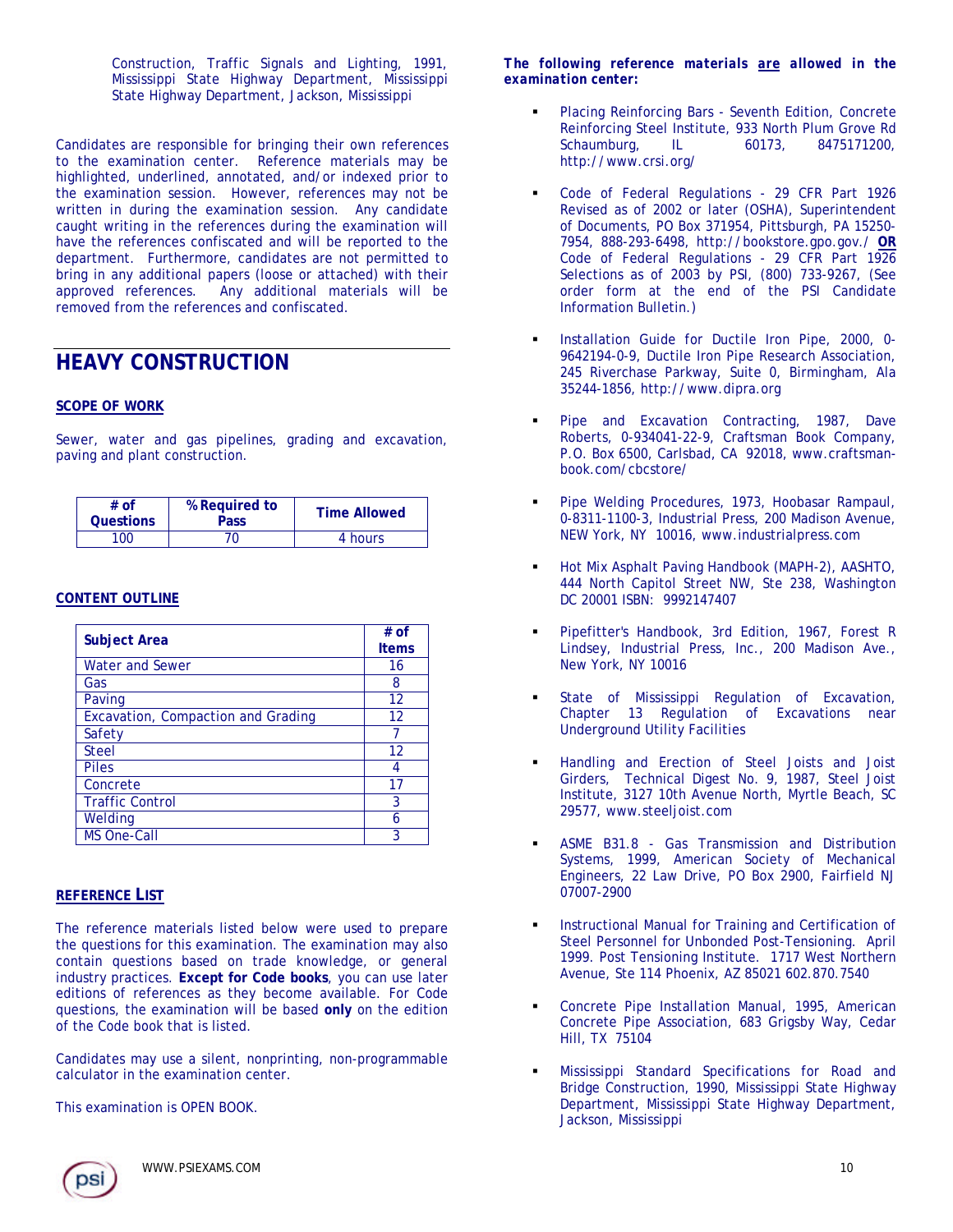- ß Design and Control of Concrete Mixtures, 1994, Steven H. Kosmatka, William C. Panarese, 0-89312- 087-1, Portland Cement Association, 5420 Old Orchard Road, Skokie, Il 60077-1083, www.portcem.org
- ß Formwork for Concrete Sixth Edition, 1995, M.K. Hurd, Library of Congress # 95-78585, American Concrete Institute, PO Box 9094 Farmington Hills, MI 48333, 2488483700, http://www.aci-int.org/

Candidates are responsible for bringing their own references to the examination center. Reference materials may be highlighted, underlined, annotated, and/or indexed prior to the examination session. However, references may not be written in during the examination session. Any candidate caught writing in the references during the examination will have the references confiscated and will be reported to the department. Furthermore, candidates are not permitted to bring in any additional papers (loose or attached) with their approved references. Any additional materials will be Any additional materials will be removed from the references and confiscated.

### **HIGHWAY**

### **SCOPE OF WORK**

Roads, highways, bridges, excavation and grading.

| # of<br><b>Questions</b> | % Required to<br>Pass | <b>Time Allowed</b> |  |  |
|--------------------------|-----------------------|---------------------|--|--|
|                          |                       | 2 hours             |  |  |

### **CONTENT OUTLINE**

| <b>Subject Area</b>           | # of<br><b>Items</b> |
|-------------------------------|----------------------|
| Paving-Asphalt                | 19                   |
| <b>Piles</b>                  | 3                    |
| <b>Excavation and Grading</b> | 11                   |
| <b>Concrete Paving</b>        |                      |
| Safety                        | 5                    |
| <b>MS One-Call</b>            | 3                    |
| <b>Traffic Control</b>        | $\overline{2}$       |
| Concrete                      | 5                    |
| <b>Metals</b>                 | 5                    |

### **REFERENCE LIST**

The reference materials listed below were used to prepare the questions for this examination. The examination may also contain questions based on trade knowledge, or general industry practices. **Except for Code books**, you can use later editions of references as they become available. For Code questions, the examination will be based **only** on the edition of the Code book that is listed.

Candidates may use a silent, nonprinting, non-programmable calculator in the examination center.

This examination is OPEN BOOK.



#### *The following reference materials are allowed in the examination center:*

- ß Hot-Mix Asphalt Paving Handbook (MAPH-2), 2000, AASHTO, 444 North Capitol Street NW, Ste 249, Washington DC 20001. ISBN 9992147407
- Pipe and Excavation Contracting, 1987, Dave Roberts, 0-934041-22-9, Craftsman Book Company, P.O. Box 6500, Carlsbad, CA 92018, www.craftsmanbook.com/cbcstore/
- ß Code of Federal Regulations 29 CFR Part 1926 Revised as of 2002 or later (OSHA), Superintendent of Documents, PO Box 371954, Pittsburgh, PA 15250-7954, 888-293- 6498, http://bookstore.gpo.gov./ **OR** Code of Federal Regulations - 29 CFR Part 1926 Selections as of 2003 by PSI, (800) 733-9267, (See order form at the end of the PSI Candidate Information Bulletin.)
	- ß Mississippi Standard Specifications for Road and Bridge Construction, 1990, Mississippi State Highway Department, Mississippi State Highway Department, Jackson, Mississippi
	- **State of Mississippi Regulation of Excavation,** Chapter 13 Regulation of Excavations near Underground Utility Facilities
	- **Placing Reinforcing Bars Seventh Edition, Concrete** Reinforcing Steel Institute, 933 North Plum Grove Rd Schaumburg, IL 60173, 8475171200, http://www.crsi.org/
	- ß Instructional Manual for Training and Certification of Steel Personnel for Unbonded Post-Tensioning. April 1999. Post Tensioning Institute. 1717 West Northern Avenue, Ste 114 Phoenix, AZ 85021 602.870.7540
	- ß Design and Control of Concrete Mixtures, 1994, Steven H. Kosmatka, William C. Panarese, 0-89312- 087-1, Portland Cement Association, 5420 Old<br>Orchard Road, Skokie, Il 60077-1083, Orchard Road, Skokie, Il 60077-1083, www.portcem.org
	- ß Formwork for Concrete Sixth Edition, 1995, M.K. Hurd, Library of Congress # 95-78585, American Concrete Institute, PO Box 9094 Farmington Hills, MI 48333, 2488483700, http://www.aci-int.org/

Candidates are responsible for bringing their own references to the examination center. Reference materials may be highlighted, underlined, annotated, and/or indexed prior to the examination session. However, references may not be written in during the examination session. Any candidate caught writing in the references during the examination will have the references confiscated and will be reported to the department. Furthermore, candidates are not permitted to bring in any additional papers (loose or attached) with their approved references. Any additional materials will be removed from the references and confiscated.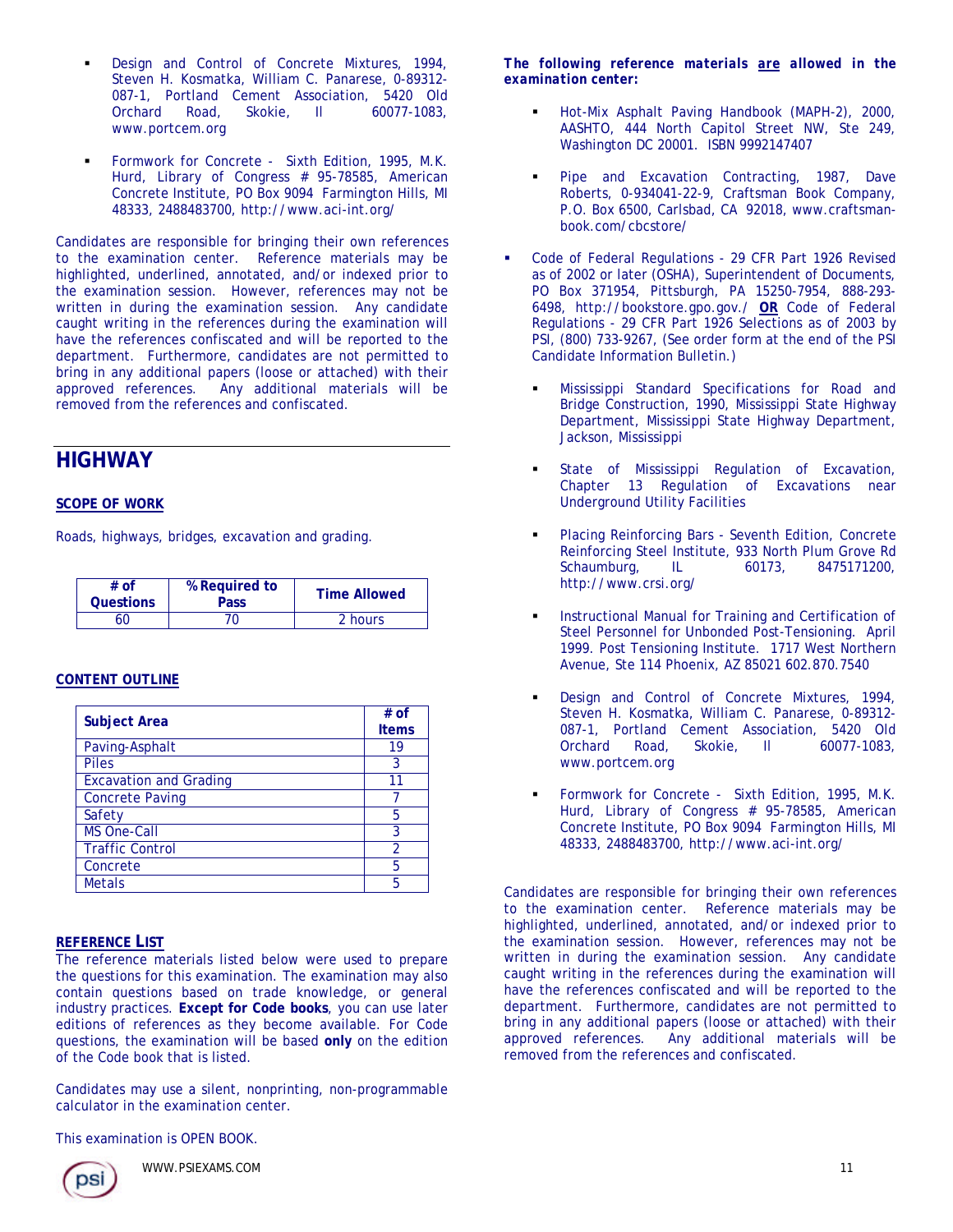### **MUNICIPAL**

### **SCOPE OF WORK**

Water and Sewer pipelines and plants, associated excavation, grading and paving.

| # of<br><b>Questions</b> | % Required to<br>Pass | <b>Time Allowed</b> |  |  |
|--------------------------|-----------------------|---------------------|--|--|
|                          |                       | 2 hours             |  |  |

### **CONTENT OUTLINE**

| <b>Subject Area</b>                                       | $#$ of<br><b>Items</b> |
|-----------------------------------------------------------|------------------------|
| Excavation, Compaction and Grading                        | 8                      |
| Safety                                                    |                        |
| <b>Steel</b>                                              | 10                     |
| Concrete                                                  | 15                     |
| <b>General Knowledge</b>                                  | 3                      |
| Underground<br>Utilities-Concrete<br>Pipe<br>Installation |                        |
| Underground<br>Utilities-Ductile<br>Pipe<br>Installation  |                        |
| <b>MS One-Call</b>                                        | 3                      |

### **REFERENCE LIST**

The reference materials listed below were used to prepare the questions for this examination. The examination may also contain questions based on trade knowledge, or general industry practices. **Except for Code books**, you can use later editions of references as they become available. For Code questions, the examination will be based **only** on the edition of the Code book that is listed.

Candidates may use a silent, nonprinting, non-programmable calculator in the examination center.

This examination is OPEN BOOK.

#### *The following reference materials are allowed in the examination center:*

- ß The Contractor's Guide to Quality Concrete Construction - 2nd edition, 1998, ACI/ASCC-1, American Concrete Institute, PO Box 9094 Farmington Hills, MI http://www.aci-int.org/
- ß Placing Reinforcing Bars Seventh Edition, Concrete Reinforcing Steel Institute, 933 North Plum Grove Rd Schaumburg, IL 60173, 8475171200, http://www.crsi.org/
- ß Code of Federal Regulations 29 CFR Part 1926 Revised as of 2002 or later (OSHA), Superintendent of Documents, PO Box 371954, Pittsburgh, PA 15250- 7954, 888-293-6498, http://bookstore.gpo.gov./ **OR** Code of Federal Regulations - 29 CFR Part 1926 Selections as of 2003 by PSI, (800) 733-9267, (See

order form at the end of the PSI Candidate Information Bulletin.)

- ß Installation Guide for Ductile Iron Pipe, 2000, 0- 9642194-0-9, Ductile Iron Pipe Research Association, 245 Riverchase Parkway, Suite 0, Birmingham, Ala 35244-1856, http://www.dipra.org
- ß Concrete Pipe Installation Manual, 1995, American Concrete Pipe Association, 683 Grigsby Way, Cedar Hill, TX 75104
- Pipe and Excavation Contracting, 1987, Dave Roberts, 0-934041-22-9, Craftsman Book Company, P.O. Box 6500, Carlsbad, CA 92018, www.craftsmanbook.com/cbcstore/
- ß Formwork for Concrete Sixth Edition, 1995, M.K. Hurd, Library of Congress # 95-78585, American Concrete Institute, PO Box 9094 Farmington Hills, MI 48333, 2488483700, http://www.aci-int.org/
- **EXECUTE:** Instructional Manual for Training and Certification of Steel Personnel for Unbonded Post-Tensioning. April 1999. Post Tensioning Institute. 1717 West Northern Avenue, Ste 114 Phoenix, AZ 85021 602.870.7540
- **Handling and Erection of Steel Joists and Joist** Girders, Technical Digest No. 9, 1987, Steel Joist Institute, 3127 10th Avenue North, Myrtle Beach, SC 29577, www.steeljoist.com
- State of Mississippi Regulation of Excavation, Chapter 13 Regulation of Excavations near Underground Utility Facilities, 1990, Mississippi State Highway Department, Mississippi State Highway Department, Jackson, Mississippi

Candidates are responsible for bringing their own references to the examination center. Reference materials may be highlighted, underlined, annotated, and/or indexed prior to the examination session. However, references may not be written in during the examination session. Any candidate caught writing in the references during the examination will have the references confiscated and will be reported to the department. Furthermore, candidates are not permitted to bring in any additional papers (loose or attached) with their<br>approved references. Any additional materials will be Any additional materials will be removed from the references and confiscated.

### **TRANSMISSION/DISTRIBUTION LINES**

### **SCOPE OF WORK**

Underground and Overhead electrical transmission lines.

| # of<br><b>Questions</b> | % Required to<br>Pass | <b>Time Allowed</b> |
|--------------------------|-----------------------|---------------------|
|                          |                       | hours               |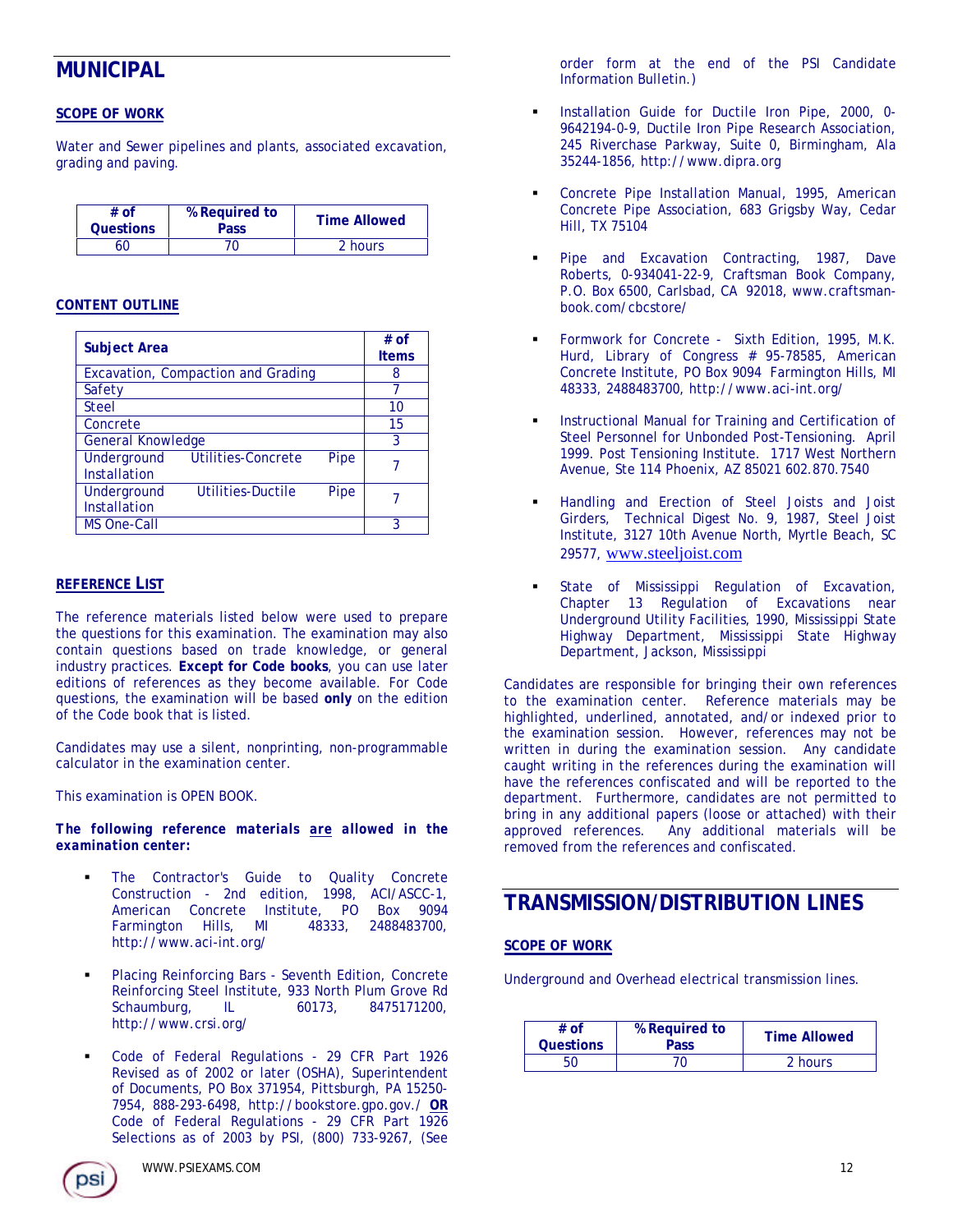### **CONTENT OUTLINE**

| <b>Subject Area</b>               | # of<br><b>Items</b> |
|-----------------------------------|----------------------|
| <b>Transformers</b>               | 6                    |
| <b>Electrical Knowledge</b>       | 5                    |
| <b>Conductors</b>                 | 5                    |
| <b>Overhead Lines</b>             |                      |
| <b>Underground Lines</b>          |                      |
| <b>Equipment and Safety</b>       | 8                    |
| <b>Grounding Methods</b>          | 3                    |
| <b>Service Drops and Laterals</b> |                      |
| <b>Poles and Structures</b>       |                      |
| <b>Electric Supply Stations</b>   |                      |

### **REFERENCE LIST**

The reference materials listed below were used to prepare the questions for this examination. The examination may also contain questions based on trade knowledge, or general industry practices. **Except for Code books**, you can use later editions of references as they become available. For Code questions, the examination will be based **only** on the edition of the Code book that is listed.

Candidates may use a silent, nonprinting, non-programmable calculator in the examination center.

This examination is OPEN BOOK.

*The following reference materials are allowed in the examination center:*

- ß National Electrical Safety Code (C2-1997), Institute of Electrical Electronics Engineers, Inc., 345 East 47th Street, New York, NY 10017-2394
- ß National Electrical Code, NEC, 2002, National Fire Protection Association, 1 Batterymarch Quincy, MA 02269-9101, 6177703000, www.nfpa.org OR National Electrical Code Handbook, 2002, NFPA
- ß Code of Federal Regulations 29 CFR Part 1926 Revised as of 2002 or later (OSHA), Superintendent of Documents, PO Box 371954, Pittsburgh, PA 15250- 7954, 888-293-6498, http://bookstore.gpo.gov./ **OR** Code of Federal Regulations - 29 CFR Part 1926 Selections as of 2003 by PSI, (800) 733-9267, (See order form at the end of the PSI Candidate Information Bulletin.)
- ß The Lineman's and Cableman's Handbook -10th edition, 2002, 0-07-136240-1, McGraw-Hill, P.O. Box 182605, Columbus, OH 43218-2605, www.McGrawhill.com
- ß Ugly's Electrical References, 2002, Burleson Distributing Corp., 3501 Oak Forest Drive, Houston, TX 77018, 800-531-1660

Candidates are responsible for bringing their own references to the examination center. Reference materials may be highlighted, underlined, annotated, and/or indexed prior to the examination session. However, references may not be written in during the examination session. Any candidate

caught writing in the references during the examination will have the references confiscated and will be reported to the department. Furthermore, candidates are not permitted to bring in any additional papers (loose or attached) with their approved references. Any additional materials will be removed from the references and confiscated.

### **UNDERGROUND UTILITIES**

### **SCOPE OF WORK**

Water, sewer and gas pipelines plus exvcavation, grading and paving.

| $#$ of<br><b>Ouestions</b> | % Required to<br>Pass | <b>Time Allowed</b> |
|----------------------------|-----------------------|---------------------|
| 50                         |                       | 2 hours             |

### **CONTENT OUTLINE**

| <b>Subject Area</b>                      | # of<br><b>Items</b> |
|------------------------------------------|----------------------|
| Safety-Code of Federal Regulations       | 6                    |
| <b>General Knowledge</b>                 |                      |
| Underground Utilities-Concrete<br>Pipe   | 9                    |
| <b>Installation</b>                      |                      |
| Utilities-Ductile<br>Underground<br>Pipe | 9                    |
| Installation                             |                      |
| <b>Excavating and Grading</b>            |                      |
| Welding                                  |                      |
| <b>Underground Utilities -- Gas</b>      | 8                    |
| <b>MS One-Call</b>                       | 3                    |

### **REFERENCE LIST**

The reference materials listed below were used to prepare the questions for this examination. The examination may also contain questions based on trade knowledge, or general industry practices. **Except for Code books**, you can use later editions of references as they become available. For Code questions, the examination will be based **only** on the edition of the Code book that is listed.

Candidates may use a silent, nonprinting, non-programmable calculator in the examination center.

This examination is OPEN BOOK.

#### *The following reference materials are allowed in the examination center:*

ß Code of Federal Regulations - 29 CFR Part 1926 Revised as of 2002 or later (OSHA), Superintendent of Documents, PO Box 371954, Pittsburgh, PA 15250- 7954, 888-293-6498, http://bookstore.gpo.gov./ **OR** Code of Federal Regulations - 29 CFR Part 1926 Selections as of 2003 by PSI, (800) 733-9267, (See order form at the end of the PSI Candidate Information Bulletin.)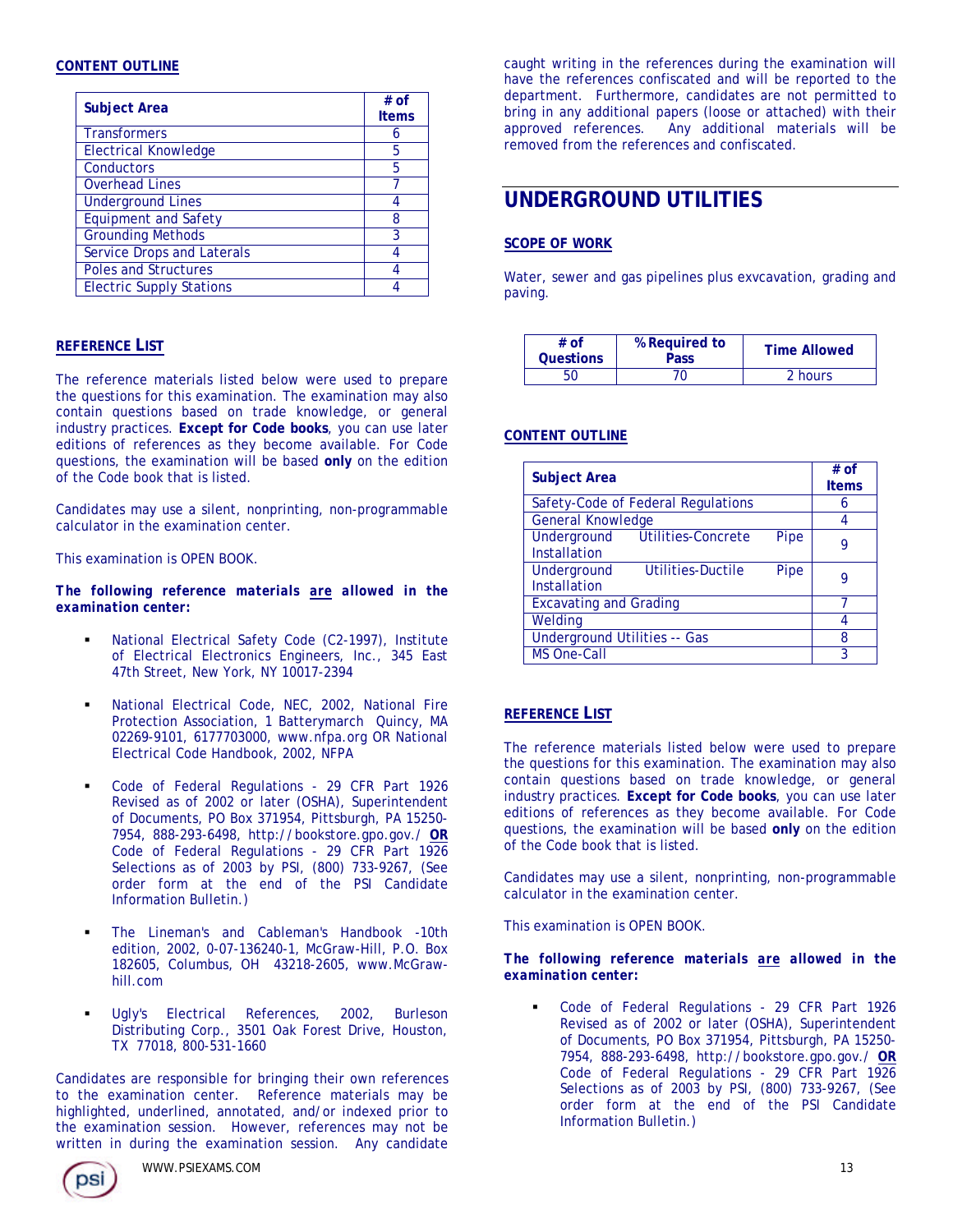- 9642194-0-9, Ductile Iron Pipe Research Association, 245 Riverchase Parkway, Suite 0, Birmingham, Ala 35244-1856, http://www.dipra.org
- ß Concrete Pipe Installation Manual, 1995, American Concrete Pipe Association, 683 Grigsby Way, Cedar Hill, TX 75104
- ß Pipe and Excavation Contracting, Craftsman Book Company, 6085 Corte del Cedro, Carlsbad CA 92009. ISBN 0934041229
- State of Mississippi Regulation of Excavation, Chapter 13 Regulation of Excavations near Underground Utility Facilities
- ß ASME Code for Pressure Piping B31.8 Gas Transmission and Distribution Piping Systems, American Society of Mechanical Engineers, Three Park Avenue, New York, NY, 10065, 8008432763, www.asme.org
- ß Pipe Welding Procedures, Hoobasar Rampaul, 1973, Industrial Press, 200 Madison Ave., New York, NY 10016 by Rampaul

We consider the first interaction of Ductile Terms (We have the constraints of Ductile Iron Pipe, 2000, 0-2000, 0-2000, 0-2000, 0-2000, 0-2000, 0-2000, 0-2000, 0-2000, 0-2000, 0-2000, 0-2000, 0-2000, 0-2000, 0-2000, 0-200 Candidates are responsible for bringing their own references to the examination center. Reference materials may be highlighted, underlined, annotated, and/or indexed prior to the examination session. However, references may not be written in during the examination session. Any candidate caught writing in the references during the examination will have the references confiscated and will be reported to the department. Furthermore, candidates are not permitted to bring in any additional papers (loose or attached) with their approved references. Any additional materials will be removed from the references and confiscated.

### **LICENSE APPLICATION INSTRUCTIONS**

- $\Box$  Upon passing the examination and meeting all the licensing requirements, the Board will review applications on a quarterly basis. Successful candidates will receive their Certificate of Responsibility or Residential Builder's License approximately one week after approval by the Board.
- **E** The Board will only review applications that are complete and include the examination scores.
- $\Box$  Board meetings currently are held in January, April, July, and October.

**Candidates will not be eligible to receive their certificate or license until the application has been on file with the Board for a minimum of 30 days.**

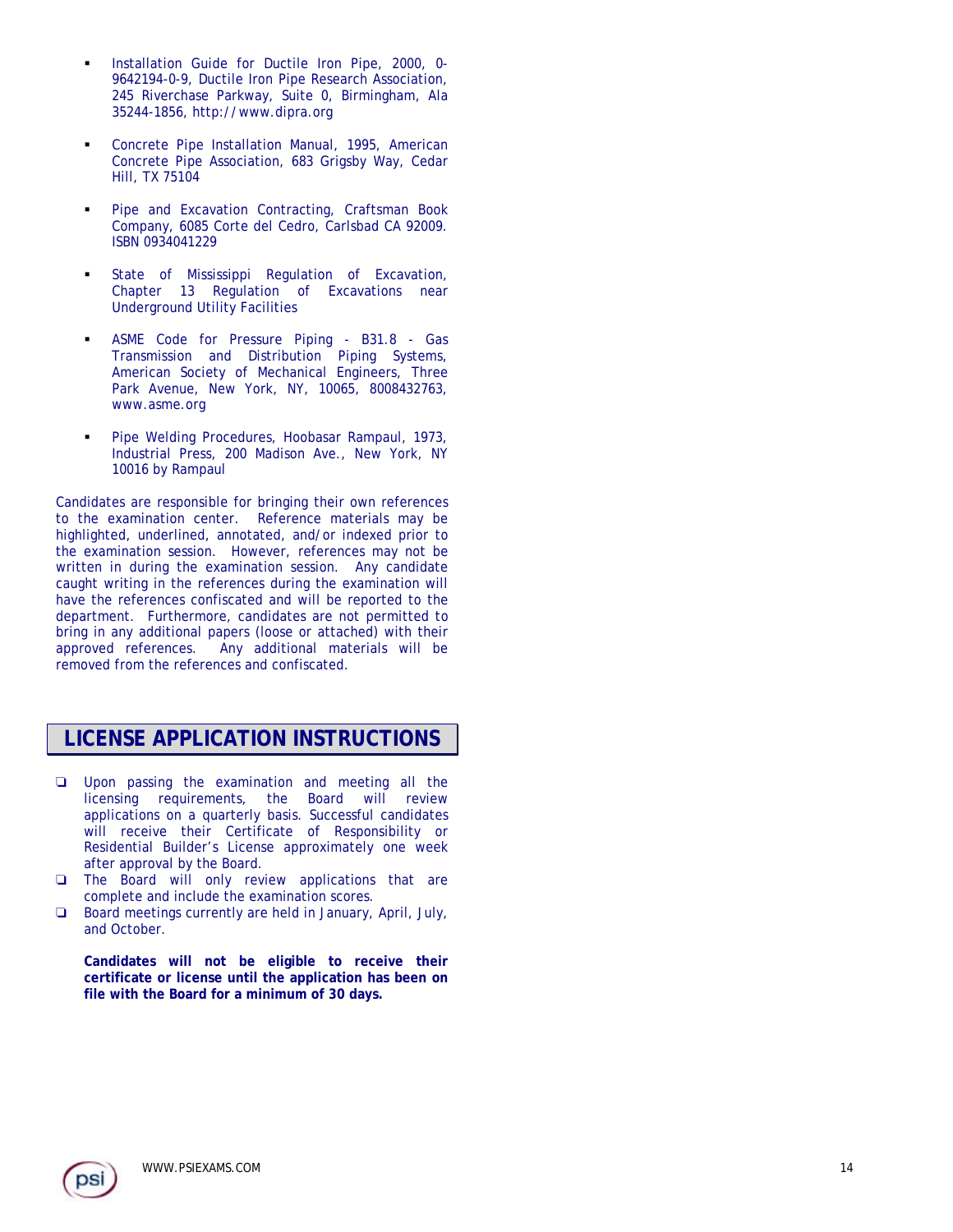### **MISSISSIPPI CONTRACTOR Order Form for Reference Material**

| <b>ITEM</b>                                                                           | <b>PRICE</b> | <b>OUANTITY</b> | <b>AMOUNT</b> |
|---------------------------------------------------------------------------------------|--------------|-----------------|---------------|
| <b>Code of Federal Regulations -</b><br>29 CFR Part 1926 Selections as of 2003 by PSI | \$19.50      |                 |               |
| Business and Project Management for Contractors \$45.00                               |              |                 |               |
| <b>Shipping and Handling (\$7.50)</b>                                                 |              |                 |               |
|                                                                                       |              | <b>TOTAL</b>    |               |

*(Unless you had provided a FedEx Account #, all orders are shipped by UPS Ground – please allow up to 2 weeks for delivery)*

Please send this form along with payment **(Money Order / Cashier's Check / Mastercard / Visa, Personal Checks not accepted)** to:

| <b>PSI EXAMINATION SERVICES</b>                            |  |  |  |  |
|------------------------------------------------------------|--|--|--|--|
| 100 WEST BROADWAY, SUITE 1100 * GLENDALE * CA * 91210-1202 |  |  |  |  |
| FAX (818) 247-3853                                         |  |  |  |  |
| ATTN: SHIPPING DEPARTMENT                                  |  |  |  |  |

|  | NOTE: You may fax your Order Form if you are paying with MasterCard or VISA.<br>Fill out the credit card information below: |  |
|--|-----------------------------------------------------------------------------------------------------------------------------|--|
|  |                                                                                                                             |  |
|  |                                                                                                                             |  |
|  |                                                                                                                             |  |
|  |                                                                                                                             |  |
|  | INDICATE BELOW THE ADDRESS WHERE YOU WOULD LIKE YOUR ORDER SENT TO:<br>(UPS and FedEx does NOT deliver to PO Box addresses) |  |
|  |                                                                                                                             |  |
|  |                                                                                                                             |  |
|  |                                                                                                                             |  |
|  | To expedite delivery of your erdered materials, you may include a FodEy or UDS Asseyut number, and DSI will send out your   |  |

*To expedite delivery of your ordered materials, you may include a FedEx or UPS Account number, and PSI will send out your materials via FedEx or UPS using the account number you had provided. Please note however, that Shipping and Handling Costs will still apply.*